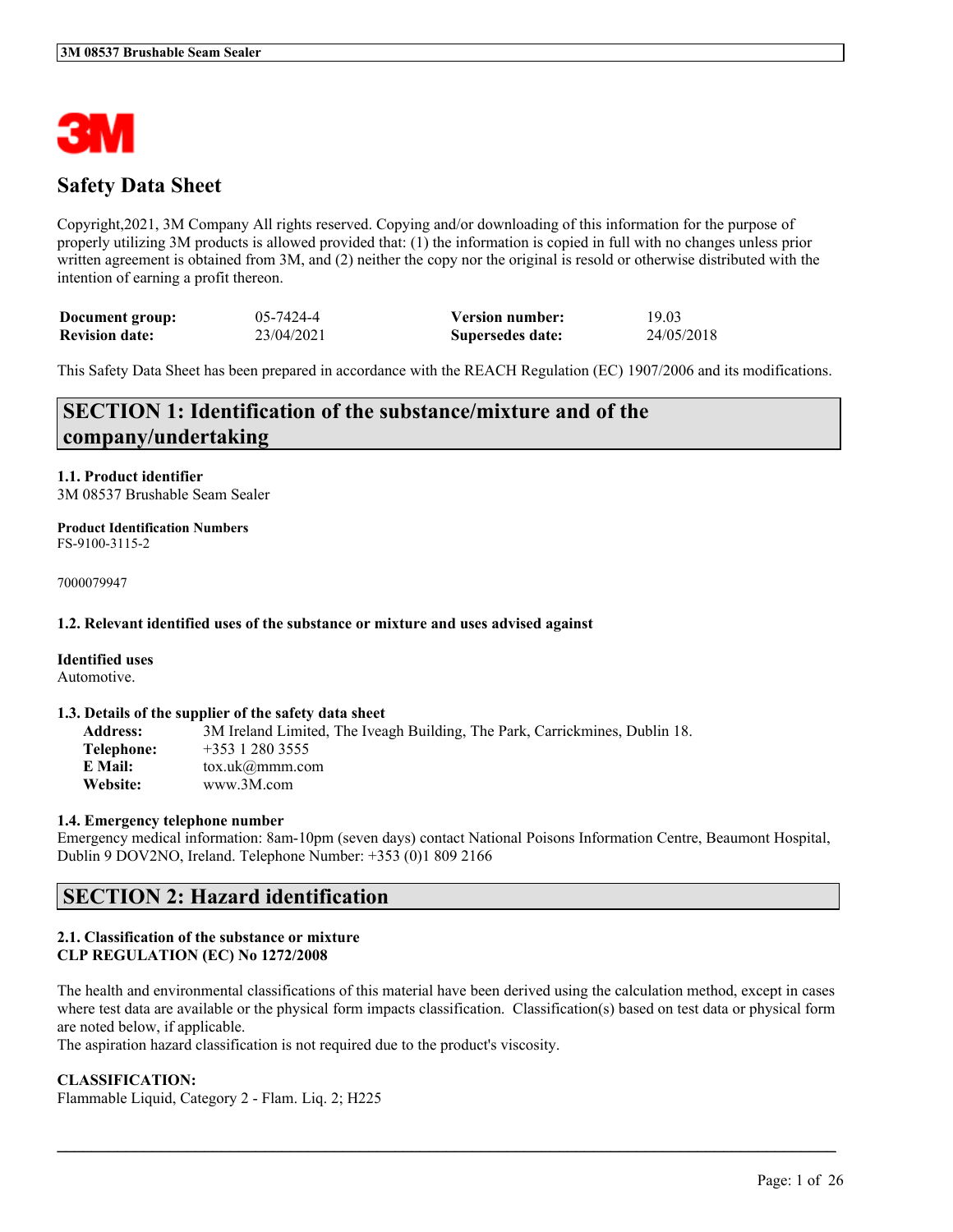Skin Corrosion/Irritation, Category 2 - Skin Irrit. 2; H315 Serious Eye Damage/Eye Irritation, Category 2 - Eye Irrit. 2; H319 Reproductive Toxicity, Category 2 - Repr. 2; H361 Specific Target Organ Toxicity-Repeated Exposure, Category 2 - STOT RE 2; H373 Specific Target Organ Toxicity-Single Exposure, Category 3 - STOT SE 3; H336 Hazardous to the Aquatic Environment (Chronic), Category 3 - Aquatic Chronic 3; H412

For full text of H phrases, see Section 16.

## **2.2. Label elements CLP REGULATION (EC) No 1272/2008**

# **SIGNAL WORD**

DANGER.

## **Symbols**

GHS02 (Flame) |GHS07 (Exclamation mark) |GHS08 (Health Hazard) |

#### **Pictograms**



| Ingredients:<br>Ingredient | CAS Nbr  | EC No.          | % by Wt   |
|----------------------------|----------|-----------------|-----------|
| butanone                   | 78-93-3  | $201 - 159 - 0$ | $15 - 30$ |
| toluene                    | 108-88-3 | 203-625-9       | 13<br>7 - |

## **HAZARD STATEMENTS:**

| H <sub>225</sub> | Highly flammable liquid and vapour.                                                                    |
|------------------|--------------------------------------------------------------------------------------------------------|
| H315             | Causes skin irritation.                                                                                |
| H319             | Causes serious eye irritation.                                                                         |
| H361d            | Suspected of damaging the unborn child.                                                                |
| H336             | May cause drowsiness or dizziness.                                                                     |
| H373             | May cause damage to organs through prolonged or repeated exposure: nervous system   sensory<br>organs. |
| H412             | Harmful to aquatic life with long lasting effects.                                                     |

## **PRECAUTIONARY STATEMENTS**

| <b>Prevention:</b><br>P <sub>2</sub> 10<br><b>P260A</b><br><b>P280F</b> | Keep away from heat, hot surfaces, sparks, open flames and other ignition sources. No smoking.<br>Do not breathe vapours.<br>Wear respiratory protection. |
|-------------------------------------------------------------------------|-----------------------------------------------------------------------------------------------------------------------------------------------------------|
|                                                                         |                                                                                                                                                           |
| <b>Response:</b>                                                        |                                                                                                                                                           |
| $P305 + P351 + P338$                                                    | IF IN EYES: Rinse cautiously with water for several minutes. Remove contact lenses, if<br>present and easy to do. Continue rinsing.                       |
| $P370 + P378$                                                           | In case of fire: Use a fire fighting agent suitable for flammable liquids such as dry chemical or<br>carbon dioxide to extinguish.                        |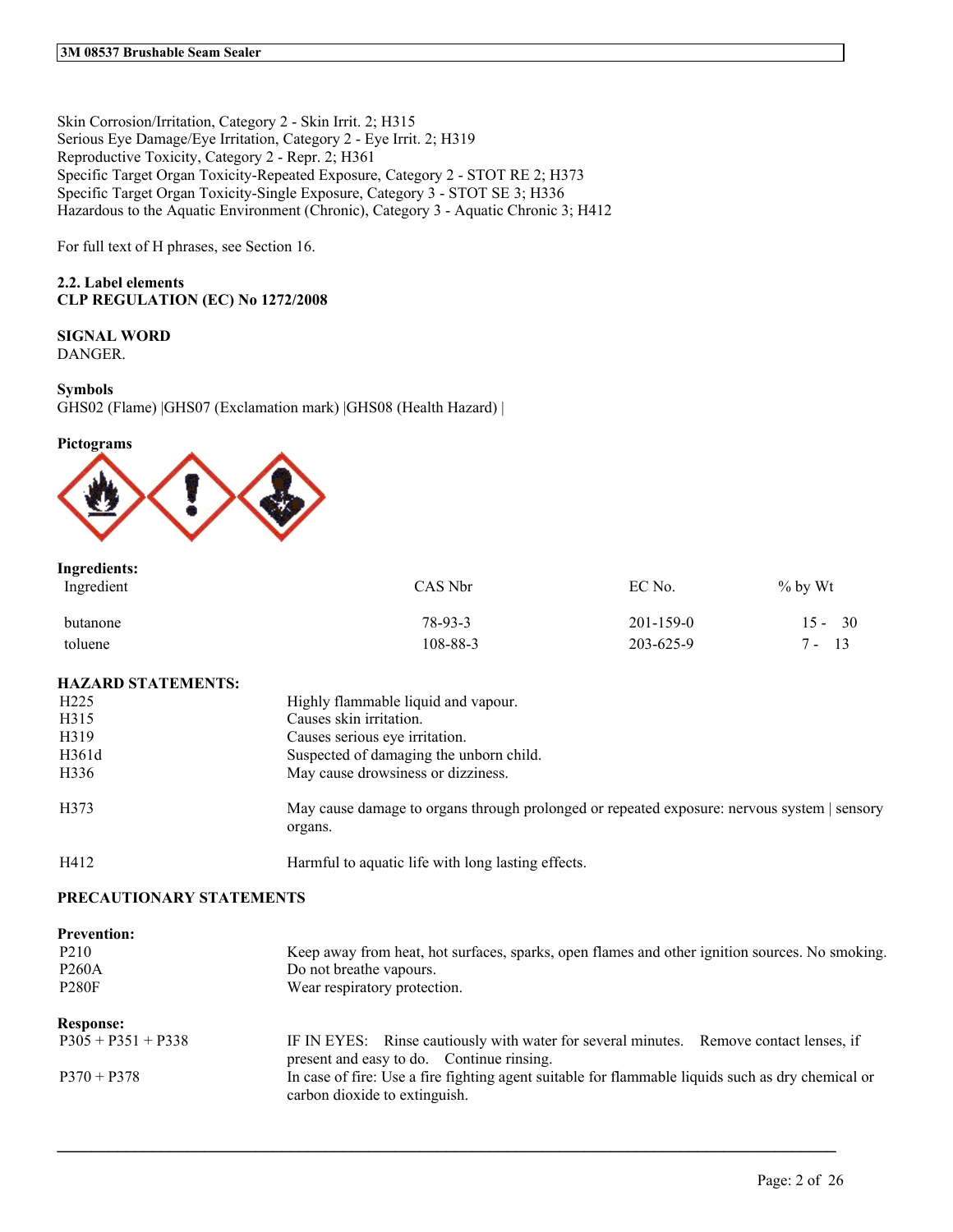3% of the mixture consists of components of unknown acute oral toxicity.

3% of the mixture consists of components of unknown acute inhalation toxicity. Contains 7% of components with unknown hazards to the aquatic environment.

**EU VOC Directive (2004/42/EC) labelling:** 2004/42/EC IIB(e)(840) 470g/l

## **2.3. Other hazards**

None known.

# **SECTION 3: Composition/information on ingredients**

## **3.1. Substances**

Not applicable

## **3.2. Mixtures**

| Ingredient                        | Identifier(s)                                                                | $\overline{\frac{0}{0}}$ | <b>Classification according to Regulation</b><br>(EC) No. 1272/2008 [CLP]                                                                                |
|-----------------------------------|------------------------------------------------------------------------------|--------------------------|----------------------------------------------------------------------------------------------------------------------------------------------------------|
| Limestone                         | (CAS-No.) 1317-65-3<br>(EC-No.) 215-279-6                                    | $30 -$<br>60             | Substance with a national occupational<br>exposure limit                                                                                                 |
| Acrylonitrile - butadiene polymer | $(CAS-N0)$ 9003-18-3                                                         | $10 -$<br>30             | Substance not classified as hazardous                                                                                                                    |
| butanone                          | (CAS-No.) 78-93-3<br>(EC-No.) 201-159-0<br>(REACH-No.) 01-<br>2119457290-43  | $15 -$<br>30             | Flam. Liq. 2, H225<br>Eye Irrit. 2, H319<br><b>STOT SE 3, H336</b><br><b>EUH066</b>                                                                      |
| toluene                           | (CAS-No.) 108-88-3<br>(EC-No.) 203-625-9<br>(REACH-No.) 01-<br>2119471310-51 | $7 -$<br>13              | Flam. Liq. 2, H225<br>Asp. Tox. 1, H304<br>Skin Irrit. 2, H315<br>Repr. 2, H361d<br>STOT SE 3, H336<br><b>STOT RE 2, H373</b><br>Aquatic Chronic 3, H412 |
| Formo-Phenolic resin              | <b>Trade Secret</b>                                                          | $1 -$<br>- 10            | Substance not classified as hazardous                                                                                                                    |
| 4-methylpentan-2-one              | (CAS-No.) 108-10-1<br>(EC-No.) 203-550-1<br>(REACH-No.) 01-<br>2119473980-30 | $1 -$<br><sup>10</sup>   | Flam. Liq. 2, H225<br>Acute Tox. 4, H332<br>Eye Irrit. 2, H319<br><b>STOT SE 3, H335</b><br><b>EUH066</b>                                                |
| Nitrile rubber                    | <b>Trade Secret</b>                                                          | $1 - 3$                  | Substance not classified as hazardous                                                                                                                    |
| Poly(Vinyl Chloride)              | (CAS-No.) 9002-86-2<br>(EC-No.) 618-338-8                                    |                          | $0.5 - 1.5$ Substance with a national occupational<br>exposure limit                                                                                     |
| Titanium dioxide                  | (CAS-No.) 13463-67-7<br>(EC-No.) 236-675-5                                   | $0.1 - 1$                | Carc. 2, H351 (inhalation)                                                                                                                               |
| 4-tert-butylphenol                | (CAS-No.) 98-54-4<br>(EC-No.) 202-679-0                                      | $0.05 -$<br>0.5          | Skin Irrit. 2, H315<br>Eye Dam. 1, H318<br>Repr. 2, H361f                                                                                                |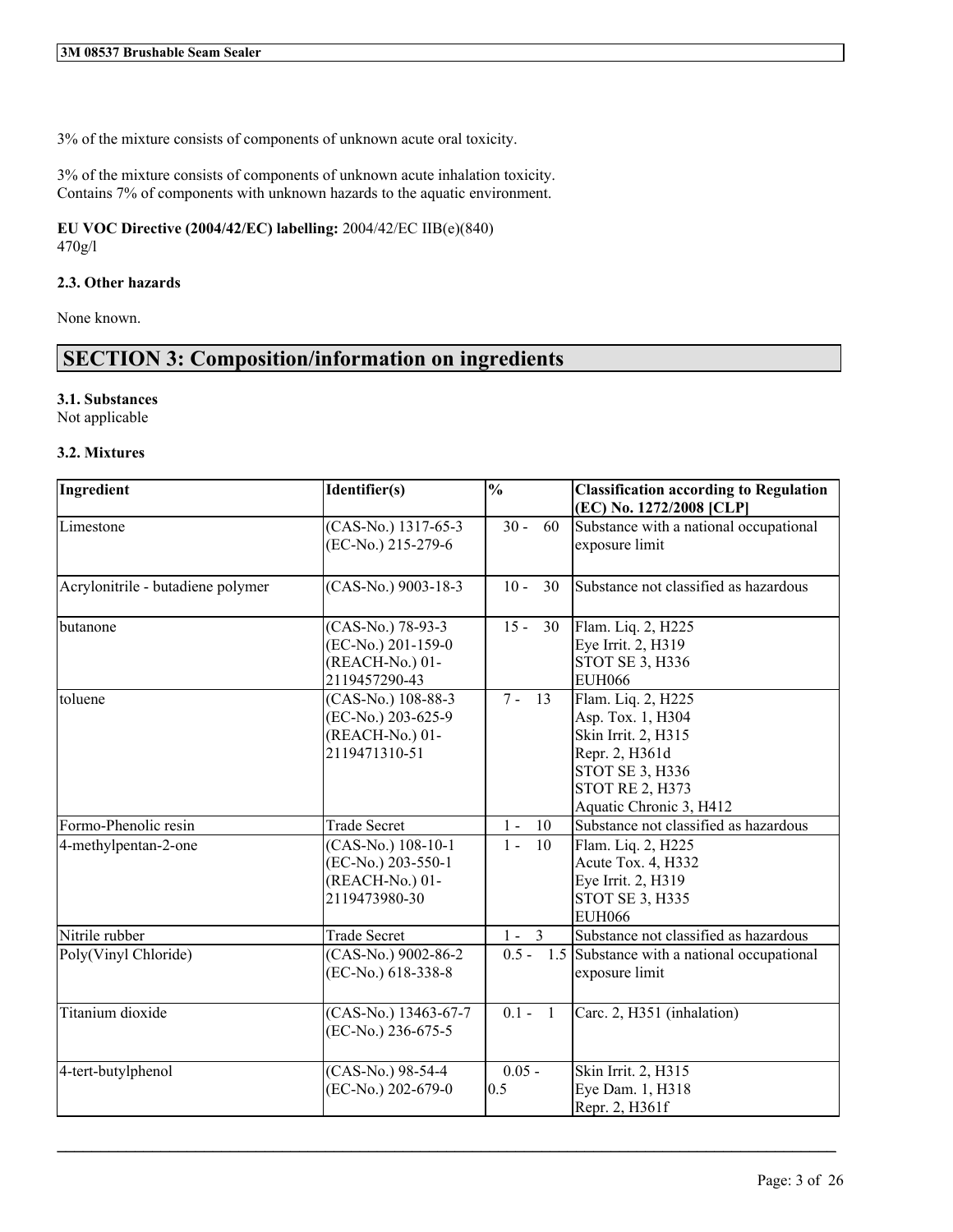|                               |              |          | Aquatic Chronic 1, $H410,M=1$ |
|-------------------------------|--------------|----------|-------------------------------|
| $2,6$ -di-tert-butyl-p-cresol | Trade Secret | $0.05 -$ | Aquatic Chronic 1, $H410,M=1$ |
|                               |              | 10.5     | Aquatic Acute 1. H400.M=1     |

Any entry in the Identifier(s) column that begins with the numbers 6, 7, 8, or 9 are a Provisional List Number provided by ECHA pending publication of the official EC Inventory Number for the substance. Please see section 16 for the full text of any H statements referred to in this section

For information on ingredient occupational exposure limits or PBT or vPvB status, see sections 8 and 12 of this SDS

# **SECTION 4: First aid measures**

## **4.1. Description of first aid measures**

## **Inhalation**

Remove person to fresh air. If you feel unwell, get medical attention.

## **Skin contact**

Immediately wash with soap and water. Remove contaminated clothing and wash before reuse. If signs/symptoms develop, get medical attention.

## **Eye contact**

Immediately flush with large amounts of water. Remove contact lenses if easy to do. Continue rinsing. Get medical attention.

## **If swallowed**

Rinse mouth. If you feel unwell, get medical attention.

## **4.2. Most important symptoms and effects, both acute and delayed**

The most important symptoms and effects based on the CLP classification include: Irritation to the skin (localized redness, swelling, itching, and dryness). Serious irritation to the eyes (significant redness, swelling, pain, tearing, and impaired vision). Central nervous system depression (headache, dizziness, drowsiness, incoordination, nausea, slurred speech, giddiness, and unconsciousness). Target organ effects. See Section 11 for additional details.

## **4.3. Indication of any immediate medical attention and special treatment required**

Not applicable

# **SECTION 5: Fire-fighting measures**

## **5.1. Extinguishing media**

In case of fire: Use a fire fighting agent suitable for flammable liquids such as dry chemical or carbon dioxide to extinguish.

## **5.2. Special hazards arising from the substance or mixture**

Closed containers exposed to heat from fire may build pressure and explode.

## **Hazardous Decomposition or By-Products**

| <b>Substance</b>           | Condition          |
|----------------------------|--------------------|
| Carbon monoxide            | During combustion. |
| Carbon dioxide.            | During combustion. |
| Irritant vapours or gases. | During combustion. |

## **5.3. Advice for fire-fighters**

Water may not effectively extinguish fire; however, it should be used to keep fire-exposed containers and surfaces cool and prevent explosive rupture. Wear full protective clothing, including helmet, self-contained, positive pressure or pressure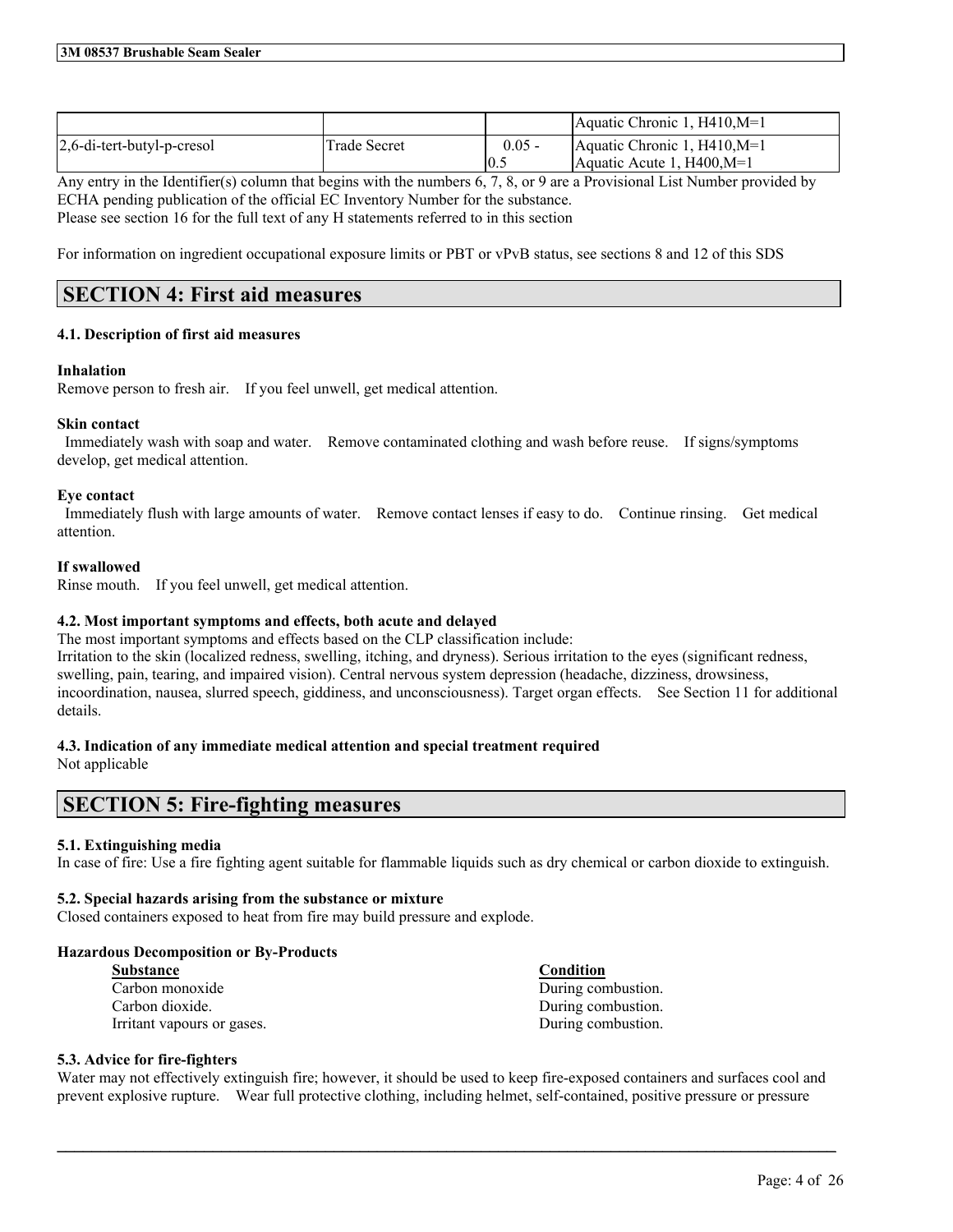#### **3M 08537 Brushable Seam Sealer**

demand breathing apparatus, bunker coat and pants, bands around arms, waist and legs, face mask, and protective covering for exposed areas of the head.

# **SECTION 6: Accidental release measures**

## **6.1. Personal precautions, protective equipment and emergency procedures**

Evacuate area. Eliminate all ignition sources if safe to do so. Keep away from heat/sparks/open flames/hot surfaces. - No smoking. Use only non-sparking tools. Ventilate the area with fresh air. For large spill, or spills in confined spaces, provide mechanical ventilation to disperse or exhaust vapours, in accordance with good industrial hygiene practice. Warning! A motor could be an ignition source and could cause flammable gases or vapours in the spill area to burn or explode. Refer to other sections of this SDS for information regarding physical and health hazards, respiratory protection, ventilation, and personal protective equipment.

## **6.2. Environmental precautions**

Avoid release to the environment. For larger spills, cover drains and build dykes to prevent entry into sewer systems or bodies of water.

## **6.3. Methods and material for containment and cleaning up**

Contain spill. Working from around the edges of the spill inward, cover with bentonite, vermiculite, or commercially available inorganic absorbent material. Mix in sufficient absorbent until it appears dry. Remember, adding an absorbent material does not remove a physical, health, or environmental hazard. Collect as much of the spilled material as possible using non-sparking tools. Place in a metal container approved for transportation by appropriate authorities. Clean up residue with an appropriate solvent selected by a qualified and authorised person. Ventilate the area with fresh air. Read and follow safety precautions on the solvent label and Safety Data Sheet. Seal the container. Dispose of collected material as soon as possible.

## **6.4. Reference to other sections**

Refer to Section 8 and Section 13 for more information

## **SECTION 7: Handling and storage**

## **7.1. Precautions for safe handling**

For industrial/occupational use only. Not for consumer sale or use. Do not use in a confined area with minimal air exchange. Do not handle until all safety precautions have been read and understood. Keep away from heat/sparks/open flames/hot surfaces. - No smoking. Use only non-sparking tools. Take precautionary measures against static discharge. Do not breathe dust/fume/gas/mist/vapours/spray. Do not get in eyes, on skin, or on clothing. Do not eat, drink or smoke when using this product. Wash thoroughly after handling. Avoid release to the environment. Avoid contact with oxidising agents (eg. chlorine, chromic acid etc.) Wear low static or properly grounded shoes. Use personal protective equipment (eg. gloves, respirators…) as required. To minimize the risk of ignition, determine applicable electrical classifications for the process using this product and select specific local exhaust ventilation equipment to avoid flammable vapour accumulation. Ground/bond container and receiving equipment if there is potential for static electricity accumulation during transfer.

## **7.2. Conditions for safe storage including any incompatibilities**

Store in a well-ventilated place. Keep cool. Keep container tightly closed. Store away from heat. Store away from acids. Store away from oxidising agents.

## **7.3. Specific end use(s)**

See information in Section 7.1 and 7.2 for handling and storage recommendations. See Section 8 for exposure controls and personal protection recommendations.

 $\mathcal{L}_\mathcal{L} = \mathcal{L}_\mathcal{L} = \mathcal{L}_\mathcal{L} = \mathcal{L}_\mathcal{L} = \mathcal{L}_\mathcal{L} = \mathcal{L}_\mathcal{L} = \mathcal{L}_\mathcal{L} = \mathcal{L}_\mathcal{L} = \mathcal{L}_\mathcal{L} = \mathcal{L}_\mathcal{L} = \mathcal{L}_\mathcal{L} = \mathcal{L}_\mathcal{L} = \mathcal{L}_\mathcal{L} = \mathcal{L}_\mathcal{L} = \mathcal{L}_\mathcal{L} = \mathcal{L}_\mathcal{L} = \mathcal{L}_\mathcal{L}$ 

# **SECTION 8: Exposure controls/personal protection**

## **8.1 Control parameters**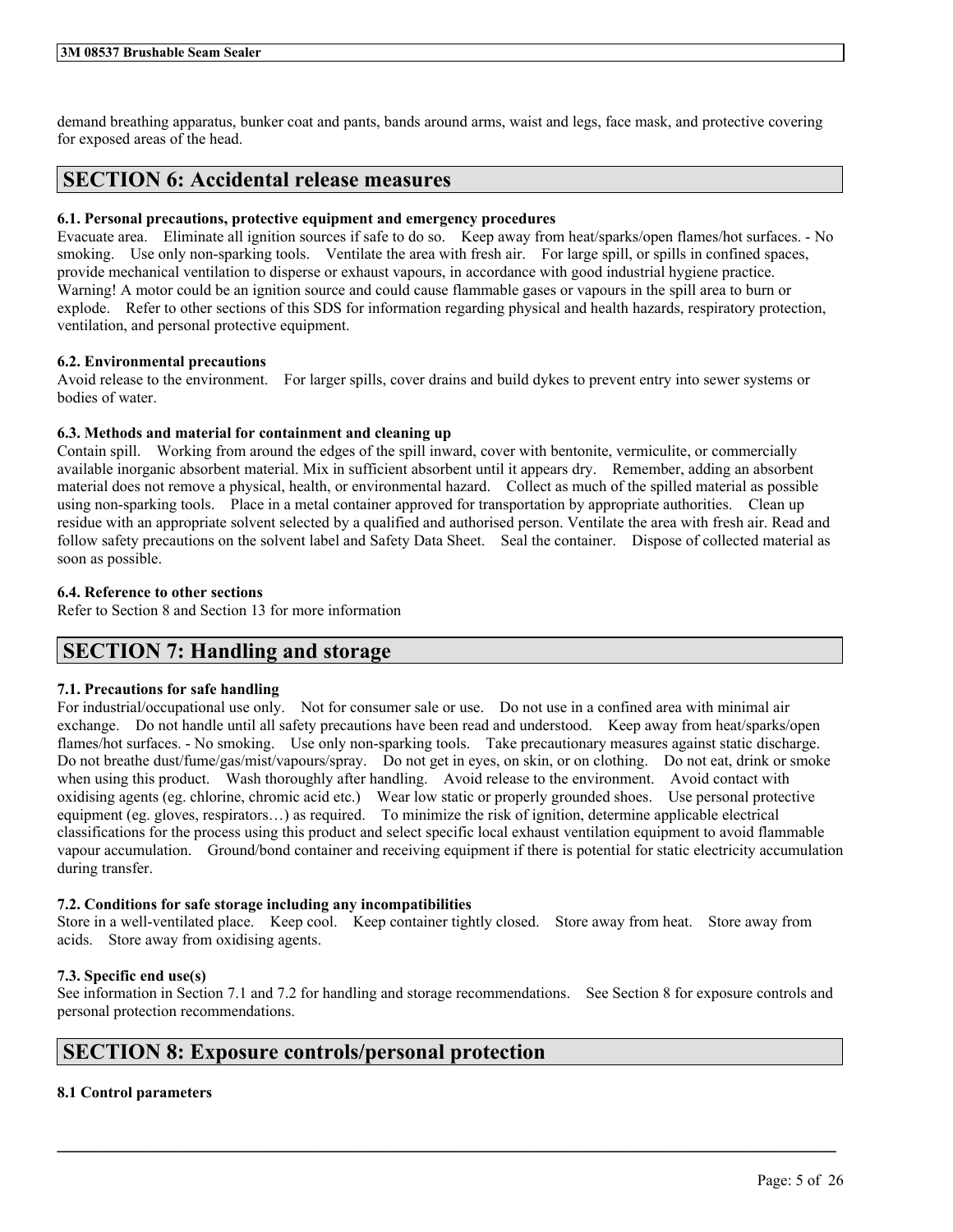## **Occupational exposure limits**

If a component is disclosed in section 3 but does not appear in the table below, an occupational exposure limit is not available for the component.

| Ingredient                                                            | <b>CAS Nbr</b>      | Agency | Limit type                                                                                                                                 | <b>Additional comments</b> |
|-----------------------------------------------------------------------|---------------------|--------|--------------------------------------------------------------------------------------------------------------------------------------------|----------------------------|
| 4-methylpentan-2-one                                                  | $108 - 10 - 1$      | UK HSC | TWA:208 mg/m3(50<br>ppm); $STEL:416$ mg/m $3(100$<br>ppm)                                                                                  | <b>SKIN</b>                |
| toluene                                                               | $108 - 88 - 3$      | UK HSC | TWA: 191 mg/m <sup>3</sup> (50 ppm);<br>STEL: $384 \text{ mg/m}^3$ (100 ppm)                                                               | <b>SKIN</b>                |
| Limestone                                                             | 1317-65-3           | UK HSC | TWA(respirable):4<br>$mg/m3$ ; TWA(as respirable<br>$dust$ :4<br>mg/m3;TWA(Inhalable):10<br>$mg/m3$ ; TWA(as inhalable<br>dust):10 $mg/m3$ |                            |
| Titanium dioxide                                                      | 13463-67-7 UK HSC   |        | TWA(respirable):4<br>mg/m3;TWA(Inhalable):10<br>mg/m3                                                                                      |                            |
| butanone                                                              | 78-93-3             | UK HSC | TWA: $600 \text{ mg/m}^3$ (200 ppm);<br>STEL: $899 \text{ mg/m}^3$ (300 ppm)                                                               | <b>SKIN</b>                |
| Poly(Vinyl Chloride)                                                  | 9002-86-2           | UK HSC | TWA(as respirable dust):4<br>mg/m3;TWA(as inhalable<br>dust):10 $mg/m3$                                                                    |                            |
| 2,6-di-tert-butyl-p-cresol                                            | Trade Secret UK HSC |        | TWA:10 $mg/m3$                                                                                                                             |                            |
| UK HSC: UK Health and Safety Commission<br>TWA: Time-Weighted-Average |                     |        |                                                                                                                                            |                            |

STEL: Short Term Exposure Limit CEIL: Ceiling

## **Biological limit values**

No biological limit values exist for any of the components listed in Section 3 of this safety data sheet.

## **Derived no effect level (DNEL)**

| Ingredient | <b>Degradation</b><br>Product | Population | Human exposure<br>pattern                                        | <b>DNEL</b>           |
|------------|-------------------------------|------------|------------------------------------------------------------------|-----------------------|
| butanone   |                               | Worker     | Dermal, Long-term<br>exposure (8 hours),<br>Systemic effects     | $1,161$ mg/kg bw/d    |
| butanone   |                               | Worker     | Inhalation, Long-term<br>exposure (8 hours),<br>Systemic effects | $600 \text{ mg/m}^3$  |
| toluene    |                               | Worker     | Dermal, Long-term<br>exposure (8 hours),<br>Systemic effects     | 384 mg/kg bw/d        |
| toluene    |                               | Worker     | Inhalation, Long-term<br>exposure (8 hours), Local<br>effects    | 192 mg/m <sup>3</sup> |
| toluene    |                               | Worker     | Inhalation, Long-term<br>exposure (8 hours),<br>Systemic effects | 192 mg/m <sup>3</sup> |
| toluene    |                               | Worker     | Inhalation, Short-term<br>exposure, Local effects                | 384 mg/m <sup>3</sup> |
| toluene    |                               | Worker     | Inhalation, Short-term<br>exposure, Systemic<br>effects          | 384 mg/m <sup>3</sup> |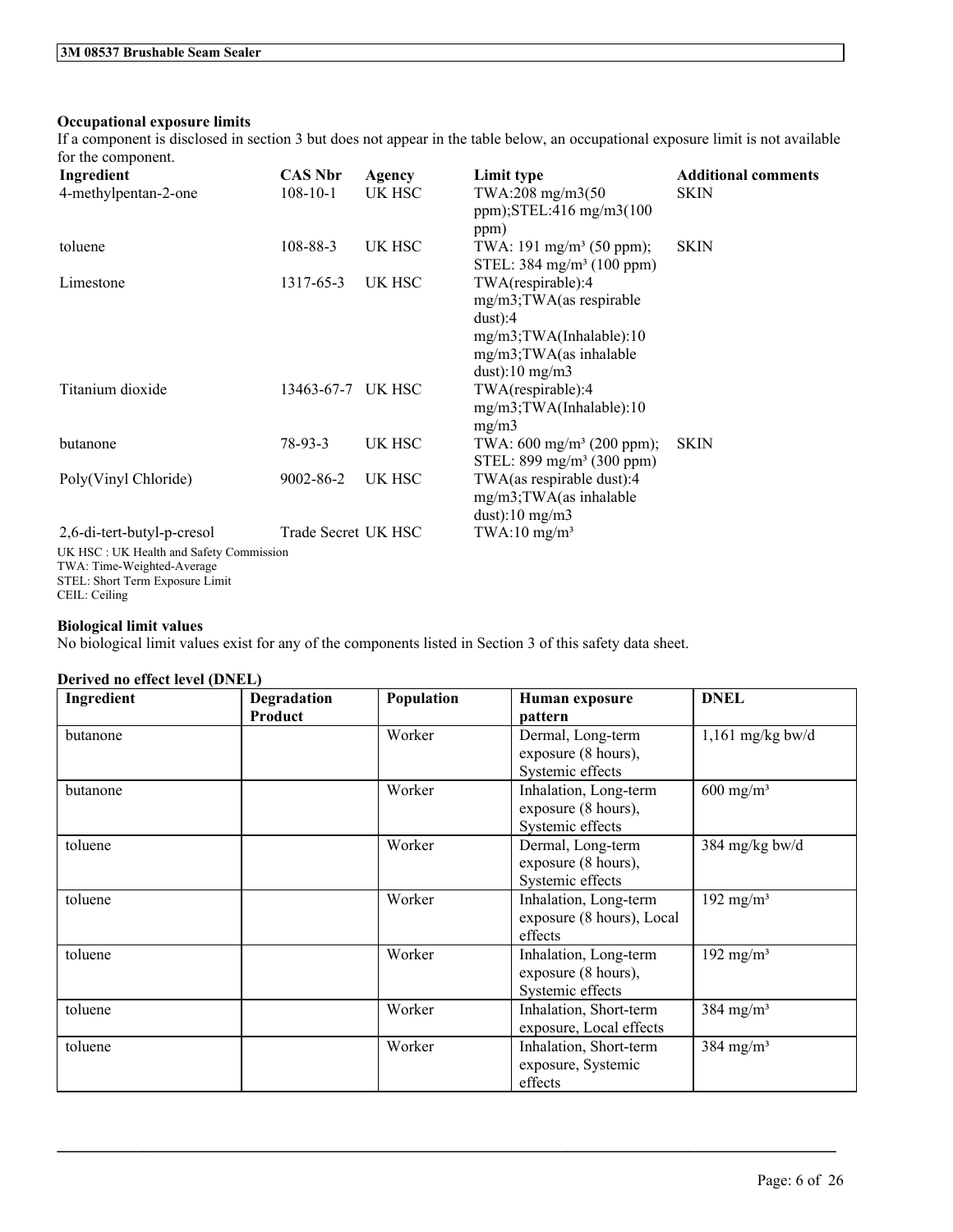## **Predicted no effect concentrations (PNEC)**

| Ingredient | Degradation<br>Product | Compartment                    | <b>PNEC</b>          |
|------------|------------------------|--------------------------------|----------------------|
| butanone   |                        | Agricultural soil              | $22.5$ mg/kg d.w.    |
| butanone   |                        | Freshwater                     | 55.8 mg/l            |
| butanone   |                        | Freshwater sediments           | 284.7 mg/kg d.w.     |
| butanone   |                        | Intermittent releases to water | 55.8 mg/l            |
| butanone   |                        | Marine water                   | 55.8 mg/l            |
| butanone   |                        | Marine water sediments         | 284.7 mg/kg d.w.     |
| butanone   |                        | Sewage Treatment Plant         | $709$ mg/l           |
| toluene    |                        | Agricultural soil              | 2.89 mg/kg d.w.      |
| toluene    |                        | Freshwater                     | $0.68 \text{ mg}/1$  |
| toluene    |                        | Sewage Treatment Plant         | $13.61 \text{ mg/l}$ |

**Recommended monitoring procedures:**Information on recommended monitoring procedures can be obtained from Indust. Inspect./Ministry (IE)

## **8.2. Exposure controls**

In addition, refer to the annex for more information.

## **8.2.1. Engineering controls**

Use general dilution ventilation and/or local exhaust ventilation to control airborne exposures to below relevant Exposure Limits and/or control dust/fume/gas/mist/vapours/spray. If ventilation is not adequate, use respiratory protection equipment. Use explosion-proof ventilation equipment.

## **8.2.2. Personal protective equipment (PPE)**

## **Eye/face protection**

Select and use eye/face protection to prevent contact based on the results of an exposure assessment. The following eye/face protection(s) are recommended: Indirect vented goggles.

*Applicable Norms/Standards* Use eye protection conforming to EN 166

## **Skin/hand protection**

Select and use gloves and/or protective clothing approved to relevant local standards to prevent skin contact based on the results of an exposure assessment. Selection should be based on use factors such as exposure levels, concentration of the substance or mixture, frequency and duration, physical challenges such as temperature extremes, and other use conditions. Consult with your glove and/or protective clothing manufacturer for selection of appropriate compatible gloves/protective clothing.

 $\mathcal{L}_\mathcal{L} = \mathcal{L}_\mathcal{L} = \mathcal{L}_\mathcal{L} = \mathcal{L}_\mathcal{L} = \mathcal{L}_\mathcal{L} = \mathcal{L}_\mathcal{L} = \mathcal{L}_\mathcal{L} = \mathcal{L}_\mathcal{L} = \mathcal{L}_\mathcal{L} = \mathcal{L}_\mathcal{L} = \mathcal{L}_\mathcal{L} = \mathcal{L}_\mathcal{L} = \mathcal{L}_\mathcal{L} = \mathcal{L}_\mathcal{L} = \mathcal{L}_\mathcal{L} = \mathcal{L}_\mathcal{L} = \mathcal{L}_\mathcal{L}$ 

Gloves made from the following material(s) are recommended:

**Material Thickness (mm) Breakthrough Time** Fluoroelastomer No data available No data available

*Applicable Norms/Standards* Use gloves tested to EN 374

**Respiratory protection**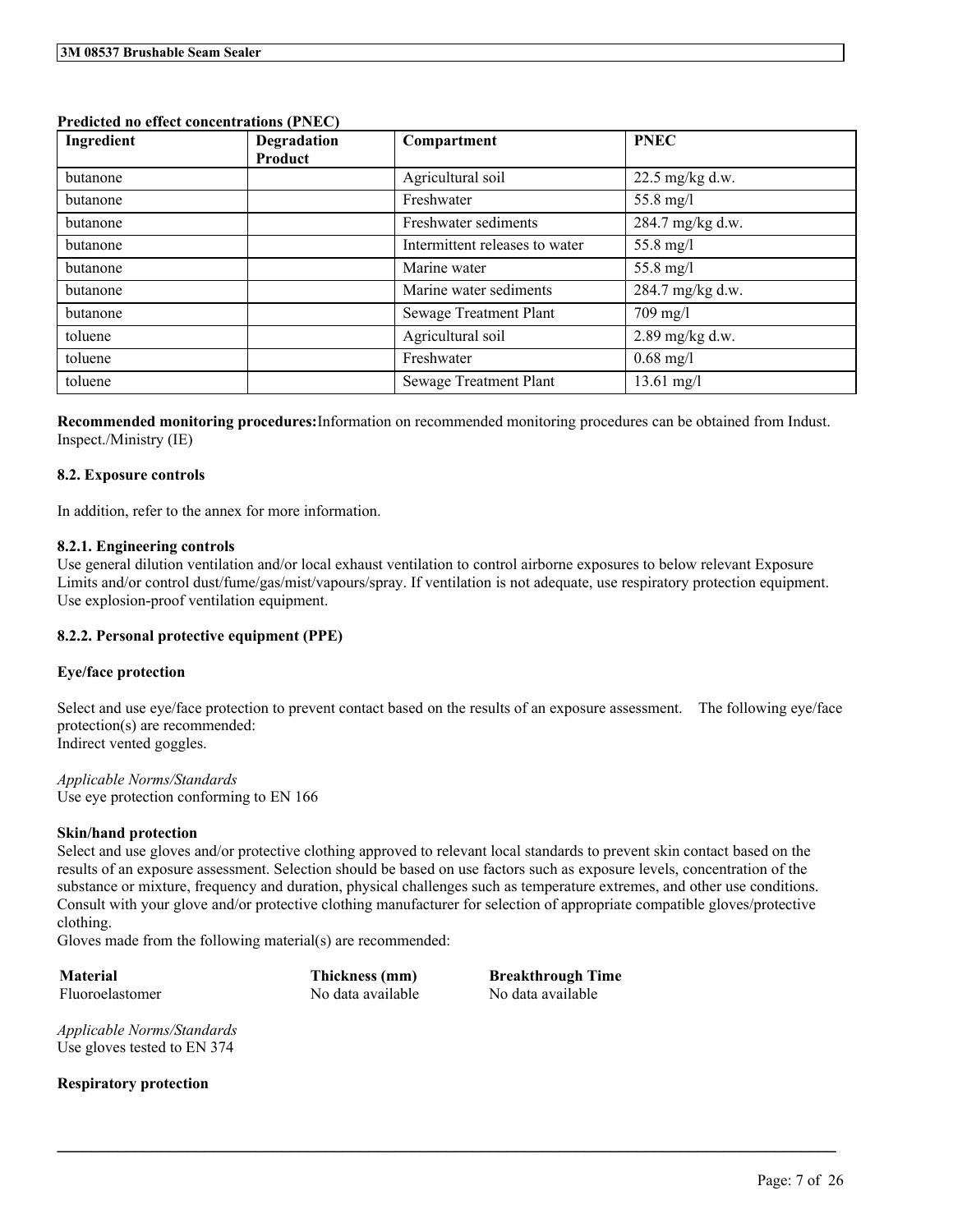An exposure assessment may be needed to decide if a respirator is required. If a respirator is needed, use respirators as part of a full respiratory protection program. Based on the results of the exposure assessment, select from the following respirator type(s) to reduce inhalation exposure:

Half facepiece or full facepiece air-purifying respirator suitable for organic vapours and particulates

For questions about suitability for a specific application, consult with your respirator manufacturer.

## *Applicable Norms/Standards*

Use a respirator conforming to EN 140 or EN 136: filter types A & P

## **8.2.3. Environmental exposure controls**

Refer to Annex

# **SECTION 9: Physical and chemical properties**

**9.1. Information on basic physical and chemical properties**

| <b>Physical state</b>                         | Liquid.                                     |
|-----------------------------------------------|---------------------------------------------|
| <b>Specific Physical Form:</b>                | Paste                                       |
| <b>Colour</b>                                 | Grey                                        |
| Odor                                          | Ketones.                                    |
| <b>Odour threshold</b>                        | No data available.                          |
| Melting point/freezing point                  | Not applicable.                             |
| <b>Boiling point/boiling range</b>            | $>= 78.5 °C$ [Details:MEK]                  |
| <b>Flammability (solid, gas)</b>              | Not applicable.                             |
| <b>Flammable Limits(LEL)</b>                  | No data available.                          |
| <b>Flammable Limits(UEL)</b>                  | No data available.                          |
| <b>Flash point</b>                            | $>= -4$ °C [Details:MEK]                    |
| <b>Autoignition temperature</b>               | No data available.                          |
| <b>Decomposition temperature</b>              | No data available.                          |
| рH                                            | substance/mixture is non-soluble (in water) |
| <b>Kinematic Viscosity</b>                    | 847,457.627118644 mm <sup>2</sup> /sec      |
| <b>Water solubility</b>                       | No data available.                          |
| Solubility- non-water                         | No data available.                          |
| <b>Partition coefficient: n-octanol/water</b> | No data available.                          |
| Vapour pressure                               | No data available.                          |
| <b>Density</b>                                | $1.1 - 1.2$ g/cm3                           |
| <b>Relative density</b>                       | 1.1 - 1.2 $[RefStd:WATER=1]$                |
| <b>Relative Vapor Density</b>                 | No data available.                          |
|                                               |                                             |

## **9.2. Other information**

| 9.2.2 Other safety characteristics   |
|--------------------------------------|
| <b>EU Volatile Organic Compounds</b> |
| <b>Evaporation rate</b>              |
| <b>Percent volatile</b>              |

**EU Volatile Organic Compounds** *No data available.* **Evaporation rate** *No data available.* **Percent volatile** 32 - 40 %

# **SECTION 10: Stability and reactivity**

## **10.1 Reactivity**

This material may be reactive with certain agents under certain conditions - see the remaining headings in this section

 $\mathcal{L}_\mathcal{L} = \mathcal{L}_\mathcal{L} = \mathcal{L}_\mathcal{L} = \mathcal{L}_\mathcal{L} = \mathcal{L}_\mathcal{L} = \mathcal{L}_\mathcal{L} = \mathcal{L}_\mathcal{L} = \mathcal{L}_\mathcal{L} = \mathcal{L}_\mathcal{L} = \mathcal{L}_\mathcal{L} = \mathcal{L}_\mathcal{L} = \mathcal{L}_\mathcal{L} = \mathcal{L}_\mathcal{L} = \mathcal{L}_\mathcal{L} = \mathcal{L}_\mathcal{L} = \mathcal{L}_\mathcal{L} = \mathcal{L}_\mathcal{L}$ 

## **10.2 Chemical stability**

Stable.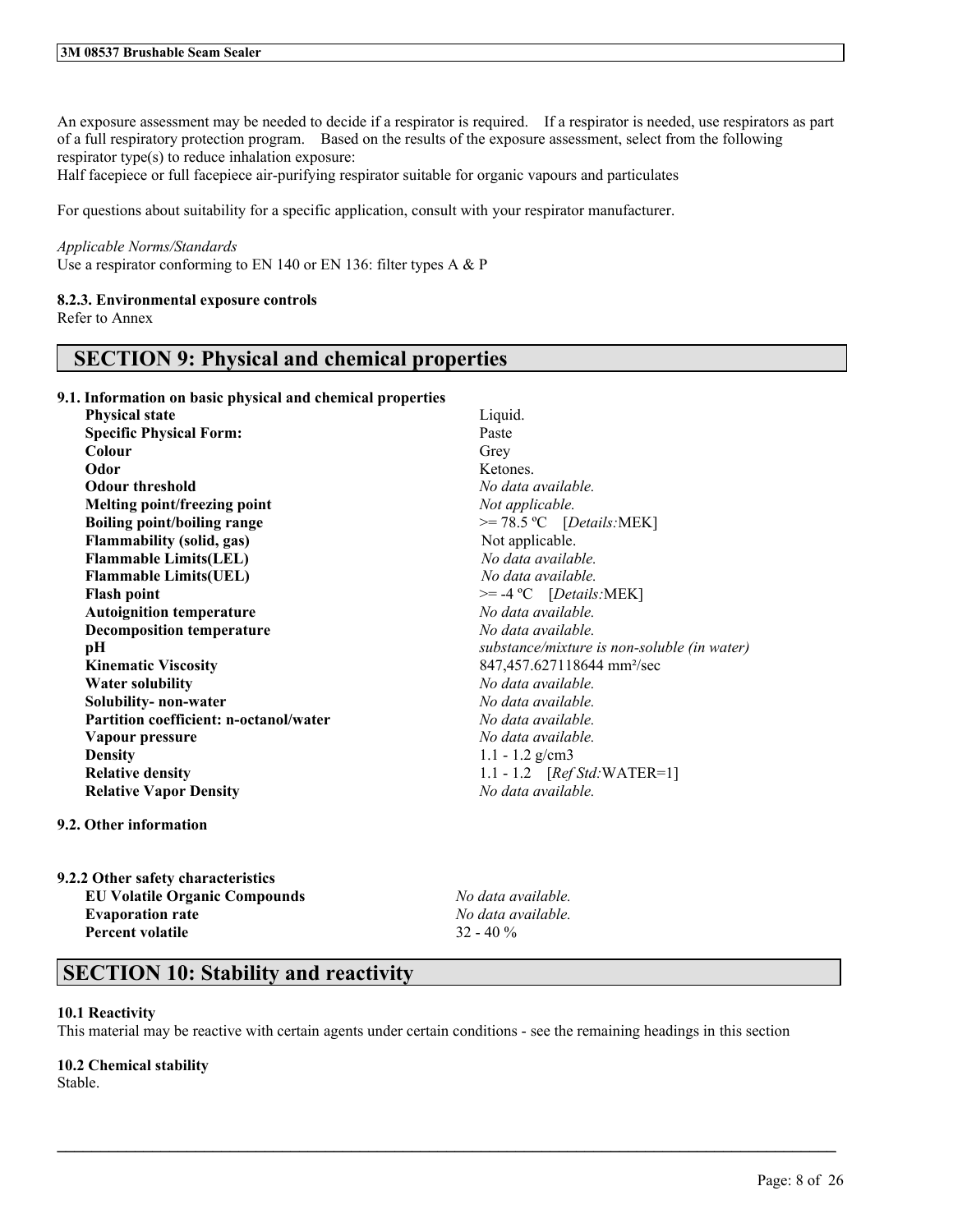## **10.3 Possibility of hazardous reactions**

Hazardous polymerisation will not occur.

#### **10.4 Conditions to avoid**

Heat. Sparks and/or flames.

## **10.5 Incompatible materials**

Strong oxidising agents.

#### **10.6 Hazardous decomposition products Substance Condition**

None known.

Refer to section 5.2 for hazardous decomposition products during combustion.

# **SECTION 11: Toxicological information**

The information below may not agree with the EU material classification in Section 2 and/or the ingredient classifications in Section 3 if specific ingredient classifications are mandated by a competent authority. In addition, statements and data presented in Section 11 are based on UN GHS calculation rules and classifications derived from **internal hazard assessments.**

**11.1. Information on hazard classes as defined in Regulation (EC) No 1272/2008**

**Signs and Symptoms of Exposure**

## Based on test data and/or information on the components, this material may produce the following health effects:

## **Inhalation**

Respiratory tract irritation: Signs/symptoms may include cough, sneezing, nasal discharge, headache, hoarseness, and nose and throat pain. May cause additional health effects (see below).

## **Skin contact**

Skin Irritation: Signs/symptoms may include localised redness, swelling, itching, dryness, cracking, blistering, and pain. Allergic Skin Reaction (non-photo induced) in sensitive people: Signs/symptoms may include redness, swelling, blistering, and itching.

## **Eye contact**

Severe eye irritation: Signs/symptoms may include significant redness, swelling, pain, tearing, cloudy appearance of the cornea, and impaired vision.

#### **Ingestion**

Gastrointestinal irritation: Signs/symptoms may include abdominal pain, stomach upset, nausea, vomiting and diarrhoea. May cause additional health effects (see below).

## **Additional Health Effects:**

## **Single exposure may cause target organ effects:**

Central nervous system (CNS) depression: Signs/symptoms may include headache, dizziness, drowsiness, incoordination, nausea, slowed reaction time, slurred speech, giddiness, and unconsciousness.

## **Prolonged or repeated exposure may cause target organ effects:**

Ocular effects: Signs/symptoms may include blurred or significantly impaired vision. Auditory effects: Signs/symptoms may include hearing impairment, balance dysfunction and ringing in the ears. Olfactory effects: Signs/symptoms may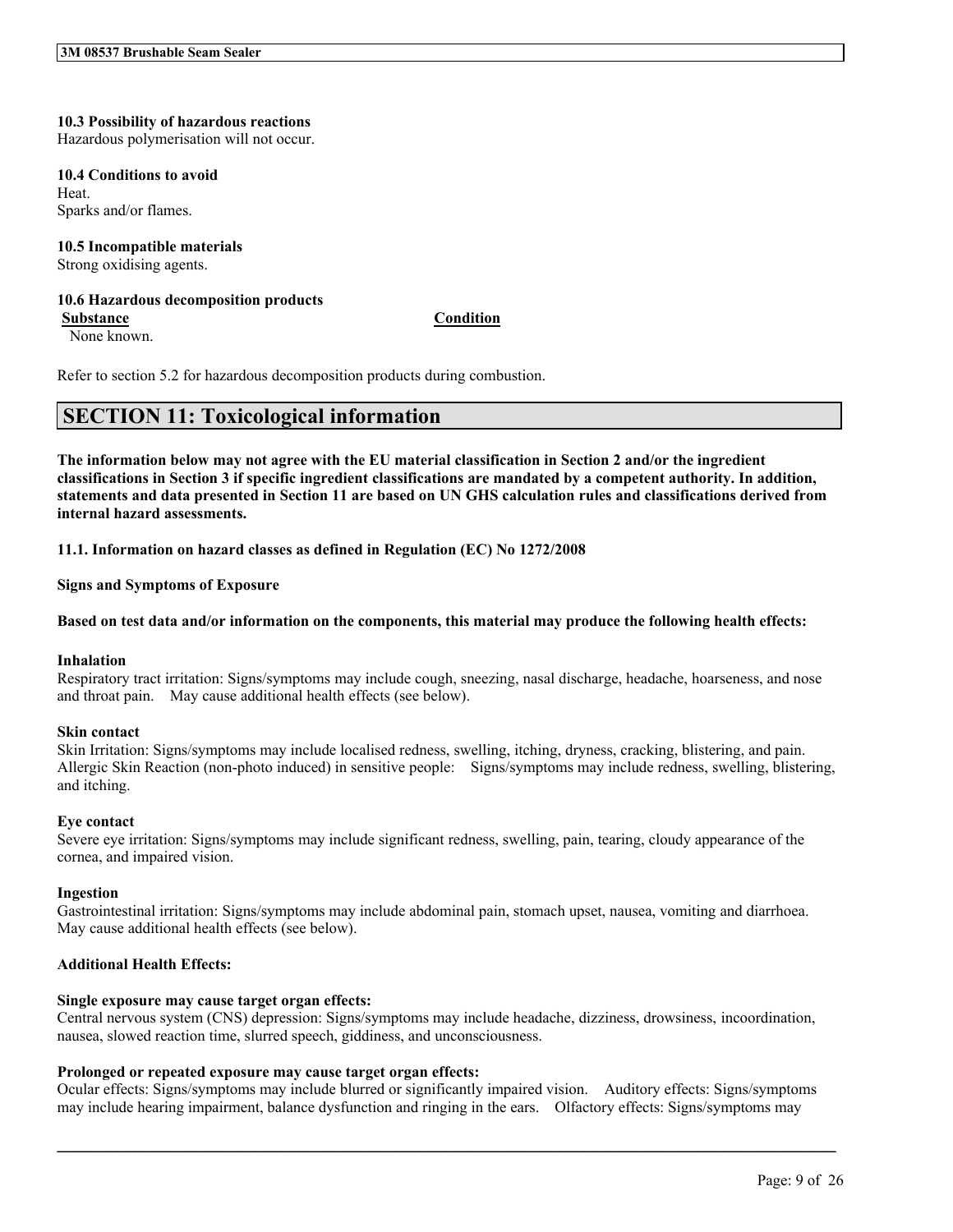include decreased ability to detect odours and complete loss of smell. Neurological effects: Signs/symptoms may include personality changes, lack of coordination, sensory loss, tingling or numbness of the extremities, weakness, tremors, and changes in blood pressure and heart rate.

## **Reproductive/Developmental Toxicity:**

Contains a chemical or chemicals which can cause birth defects or other reproductive harm.

## **Carcinogenicity:**

Contains a chemical or chemicals which can cause cancer.

## **Toxicological Data**

If a component is disclosed in section 3 but does not appear in a table below, either no data are available for that endpoint or the data are not sufficient for classification.

## **Acute Toxicity**

| Name                              | Route       | <b>Species</b> | Value                                          |
|-----------------------------------|-------------|----------------|------------------------------------------------|
| Overall product                   | Inhalation- |                | No data available; calculated ATE >50 mg/l     |
|                                   | Vapour(4    |                |                                                |
|                                   | hr)         |                |                                                |
| Overall product                   | Ingestion   |                | No data available; calculated ATE >5,000 mg/kg |
| Limestone                         | Dermal      | Rat            | $LD50 > 2,000$ mg/kg                           |
| Limestone                         | Inhalation- | Rat            | $LC50$ 3 mg/l                                  |
|                                   | Dust/Mist   |                |                                                |
|                                   | (4 hours)   |                |                                                |
| Limestone                         | Ingestion   | Rat            | LD50<br>$6,450$ mg/kg                          |
| butanone                          | Dermal      | Rabbit         | $LD50 > 8,050$ mg/kg                           |
| butanone                          | Inhalation- | Rat            | LC50 34.5 mg/l                                 |
|                                   | Vapour (4   |                |                                                |
|                                   | hours)      |                |                                                |
| butanone                          | Ingestion   | Rat            | 2,737 mg/kg<br>LD50                            |
| toluene                           | Dermal      | Rat            | $12,000 \text{ mg/kg}$<br>LD50                 |
| toluene                           | Inhalation- | Rat            | $LC50$ 30 mg/l                                 |
|                                   | Vapour (4   |                |                                                |
|                                   | hours)      |                |                                                |
| toluene                           | Ingestion   | Rat            | LD50 5,550 mg/kg                               |
| Acrylonitrile - butadiene polymer | Dermal      | Rabbit         | $LD50 > 15,000$ mg/kg                          |
| Acrylonitrile - butadiene polymer | Ingestion   | Rat            | $LD50 > 30,000$ mg/kg                          |
| 4-methylpentan-2-one              | Dermal      | Rabbit         | $LD50 > 16,000$ mg/kg                          |
| 4-methylpentan-2-one              | Inhalation- | Rat            | LC50 $>8.2, 16.4$ mg/l                         |
|                                   | Vapour (4   |                |                                                |
|                                   | hours)      |                |                                                |
| 4-methylpentan-2-one              | Ingestion   | Rat            | LD50 3,038 mg/kg                               |
| Formo-Phenolic resin              | Dermal      |                | LD50 estimated to be $>$ 5,000 mg/kg           |
| Formo-Phenolic resin              | Ingestion   | Rat            | LD50 5,660 mg/kg                               |
| Poly(Vinyl Chloride)              | Dermal      |                | LD50 estimated to be $> 5,000$ mg/kg           |
| Poly(Vinyl Chloride)              | Ingestion   |                | LD50 estimated to be $> 5,000$ mg/kg           |
| Titanium dioxide                  | Dermal      | Rabbit         | $LD50 > 10,000$ mg/kg                          |
| Titanium dioxide                  | Inhalation- | Rat            | $LC50 > 6.82$ mg/l                             |
|                                   | Dust/Mist   |                |                                                |
|                                   | (4 hours)   |                |                                                |
| Titanium dioxide                  | Ingestion   | Rat            | $LD50 > 10,000$ mg/kg                          |
| 2,6-di-tert-butyl-p-cresol        | Dermal      | Rat            | $LD50 > 2,000$ mg/kg                           |
| 2,6-di-tert-butyl-p-cresol        | Ingestion   | Rat            | $LD50 > 2,930$ mg/kg                           |
| 4-tert-butylphenol                | Dermal      | Rabbit         | LD50 2,318 mg/kg                               |
| 4-tert-butylphenol                | Inhalation- | Rat            | $LC50 > 5.6$ mg/l                              |
|                                   | Dust/Mist   |                |                                                |
|                                   | (4 hours)   |                |                                                |
| 4-tert-butylphenol                | Ingestion   | Rat            | LD50 $4,000$ mg/kg                             |

 $\mathcal{L}_\mathcal{L} = \mathcal{L}_\mathcal{L} = \mathcal{L}_\mathcal{L} = \mathcal{L}_\mathcal{L} = \mathcal{L}_\mathcal{L} = \mathcal{L}_\mathcal{L} = \mathcal{L}_\mathcal{L} = \mathcal{L}_\mathcal{L} = \mathcal{L}_\mathcal{L} = \mathcal{L}_\mathcal{L} = \mathcal{L}_\mathcal{L} = \mathcal{L}_\mathcal{L} = \mathcal{L}_\mathcal{L} = \mathcal{L}_\mathcal{L} = \mathcal{L}_\mathcal{L} = \mathcal{L}_\mathcal{L} = \mathcal{L}_\mathcal{L}$ 

 $ATE = acute$  toxicity estimate

## **Skin Corrosion/Irritation**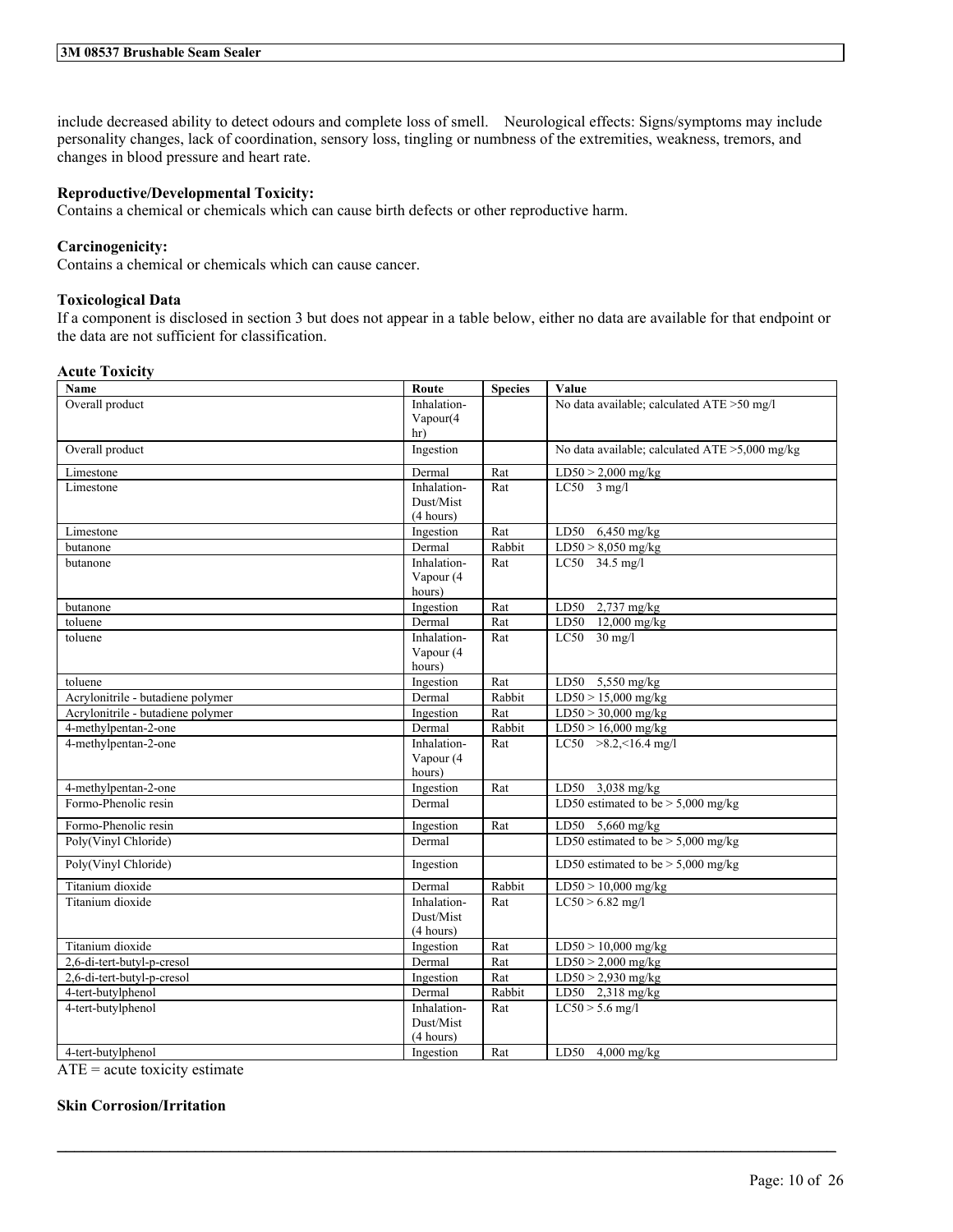| Name                              | <b>Species</b> | Value                     |
|-----------------------------------|----------------|---------------------------|
|                                   |                |                           |
|                                   |                |                           |
| Limestone                         | Rabbit         | No significant irritation |
| butanone                          | Rabbit         | Minimal irritation        |
| toluene                           | Rabbit         | Irritant                  |
| Acrylonitrile - butadiene polymer | Professio      | No significant irritation |
|                                   | nal            |                           |
|                                   | judgemen       |                           |
|                                   |                |                           |
| 4-methylpentan-2-one              | Rabbit         | Mild irritant             |
| Poly(Vinyl Chloride)              | Professio      | No significant irritation |
|                                   | nal            |                           |
|                                   | judgemen       |                           |
|                                   |                |                           |
| Titanium dioxide                  | Rabbit         | No significant irritation |
| 2,6-di-tert-butyl-p-cresol        | Human          | Minimal irritation        |
|                                   | and            |                           |
|                                   | animal         |                           |
| 4-tert-butylphenol                | Rabbit         | Irritant                  |

## **Serious Eye Damage/Irritation**

| Name                              | <b>Species</b> | Value                     |
|-----------------------------------|----------------|---------------------------|
|                                   |                |                           |
| Limestone                         | Rabbit         | No significant irritation |
| butanone                          | Rabbit         | Severe irritant           |
| toluene                           | Rabbit         | Moderate irritant         |
| Acrylonitrile - butadiene polymer | Professio      | No significant irritation |
|                                   | nal            |                           |
|                                   | judgemen       |                           |
|                                   |                |                           |
| 4-methylpentan-2-one              | Rabbit         | Mild irritant             |
| Titanium dioxide                  | Rabbit         | No significant irritation |
| 2,6-di-tert-butyl-p-cresol        | Rabbit         | Mild irritant             |
| 4-tert-butylphenol                | Rabbit         | Corrosive                 |

## **Skin Sensitisation**

| Name                       | <b>Species</b> | Value                                          |
|----------------------------|----------------|------------------------------------------------|
|                            |                |                                                |
| toluene                    | Guinea         | Not classified                                 |
|                            | pig            |                                                |
| 4-methylpentan-2-one       | Guinea         | Not classified                                 |
|                            | pig            |                                                |
| Formo-Phenolic resin       | Human          | Some positive data exist, but the data are not |
|                            |                | sufficient for classification                  |
| Titanium dioxide           | Human          | Not classified                                 |
|                            | and            |                                                |
|                            | animal         |                                                |
| 2,6-di-tert-butyl-p-cresol | Human          | Not classified                                 |
| 4-tert-butylphenol         | Human          | Not classified                                 |
|                            | and            |                                                |
|                            | animal         |                                                |

## **Respiratory Sensitisation**

For the component/components, either no data is currently available or the data is not sufficient for classification.

## **Germ Cell Mutagenicity**

| Name                 | Route    | Value         |
|----------------------|----------|---------------|
|                      |          |               |
| butanone             | In Vitro | Not mutagenic |
| toluene              | In Vitro | Not mutagenic |
| toluene              | In vivo  | Not mutagenic |
| 4-methylpentan-2-one | In Vitro | Not mutagenic |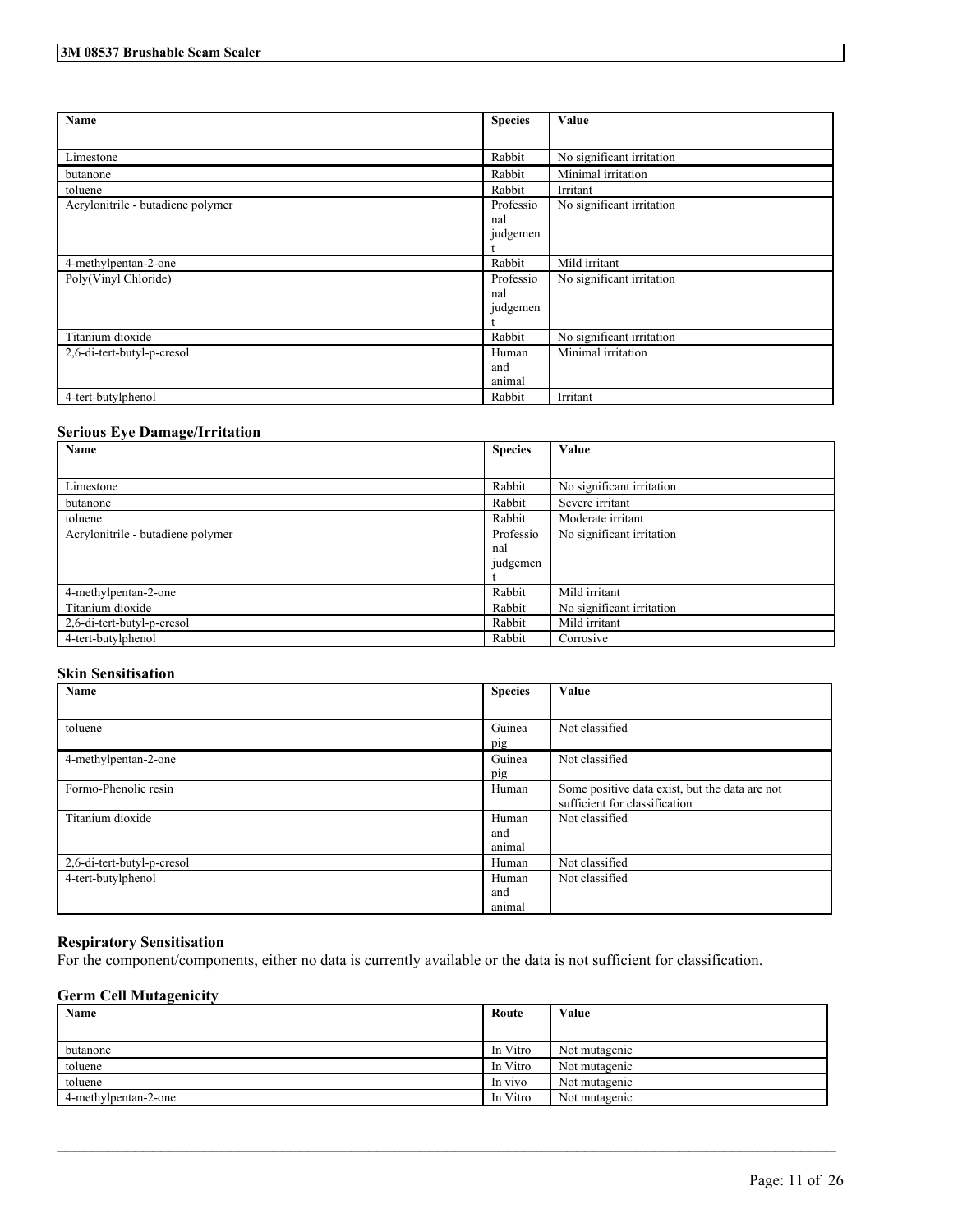## **3M 08537 Brushable Seam Sealer**

| Poly(Vinyl Chloride)       | In Vitro | Not mutagenic |
|----------------------------|----------|---------------|
| Titanium dioxide           | In Vitro | Not mutagenic |
| Titanium dioxide           | In vivo  | Not mutagenic |
| 2,6-di-tert-butyl-p-cresol | In Vitro | Not mutagenic |
| 2.6-di-tert-butyl-p-cresol | In vivo  | Not mutagenic |
| 4-tert-butylphenol         | In Vitro | Not mutagenic |

# **Carcinogenicity**

| Name                       | Route                    | <b>Species</b>                | Value                                                                           |
|----------------------------|--------------------------|-------------------------------|---------------------------------------------------------------------------------|
| butanone                   | Inhalation               | Human                         | Not carcinogenic                                                                |
| toluene                    | Dermal                   | Mouse                         | Some positive data exist, but the data are not<br>sufficient for classification |
| toluene                    | Ingestion                | Rat                           | Some positive data exist, but the data are not<br>sufficient for classification |
| toluene                    | Inhalation               | Mouse                         | Some positive data exist, but the data are not<br>sufficient for classification |
| 4-methylpentan-2-one       | Inhalation               | Multiple<br>animal<br>species | Carcinogenic.                                                                   |
| Poly(Vinyl Chloride)       | <b>Not</b><br>specified. | Rat                           | Some positive data exist, but the data are not<br>sufficient for classification |
| Titanium dioxide           | Ingestion                | Multiple<br>animal<br>species | Not carcinogenic                                                                |
| Titanium dioxide           | Inhalation               | Rat                           | Carcinogenic.                                                                   |
| 2,6-di-tert-butyl-p-cresol | Ingestion                | Multiple<br>animal<br>species | Some positive data exist, but the data are not<br>sufficient for classification |
| 4-tert-butylphenol         | Ingestion                | Multiple<br>animal<br>species | Some positive data exist, but the data are not<br>sufficient for classification |

# **Reproductive Toxicity**

# **Reproductive and/or Developmental Effects**

| <b>Name</b>                | Route              | Value                                  | <b>Species</b>                | <b>Test result</b>            | <b>Exposure</b><br><b>Duration</b>                        |
|----------------------------|--------------------|----------------------------------------|-------------------------------|-------------------------------|-----------------------------------------------------------|
| Limestone                  | Ingestion          | Not classified for development         | Rat                           | <b>NOAEL 625</b><br>mg/kg/day | premating $\overline{\mathcal{X}}$<br>during<br>gestation |
| butanone                   | Inhalation         | Not classified for development         | Rat                           | <b>LOAEL 8.8</b><br>mg/l      | during<br>gestation                                       |
| toluene                    | Inhalation         | Not classified for female reproduction | Human                         | <b>NOAEL Not</b><br>available | occupational<br>exposure                                  |
| toluene                    | Inhalation         | Not classified for male reproduction   | Rat                           | NOAEL 2.3<br>mg/l             | 1 generation                                              |
| toluene                    | Ingestion          | Toxic to development                   | Rat                           | <b>LOAEL 520</b><br>mg/kg/day | during<br>gestation                                       |
| toluene                    | Inhalation         | Toxic to development                   | Human                         | NOAEL Not<br>available        | poisoning<br>and/or abuse                                 |
| 4-methylpentan-2-one       | Inhalation         | Not classified for female reproduction | Multiple<br>animal<br>species | <b>NOAEL 8.2</b><br>mg/l      | 2 generation                                              |
| 4-methylpentan-2-one       | Ingestion          | Not classified for male reproduction   | Rat                           | NOAEL<br>1.000<br>mg/kg/day   | 13 weeks                                                  |
| 4-methylpentan-2-one       | Inhalation         | Not classified for male reproduction   | Multiple<br>animal<br>species | <b>NOAEL 8.2</b><br>mg/l      | 2 generation                                              |
| 4-methylpentan-2-one       | Inhalation         | Not classified for development         | Mouse                         | <b>NOAEL 12.3</b><br>mg/l     | during<br>organogenesis                                   |
| Poly(Vinyl Chloride)       | Not.<br>specified. | Not classified for development         | Mouse                         | <b>NOAEL Not</b><br>available | during<br>gestation                                       |
| 2,6-di-tert-butyl-p-cresol | Ingestion          | Not classified for female reproduction | Rat                           | <b>NOAEL 500</b><br>mg/kg/day | 2 generation                                              |
| 2,6-di-tert-butyl-p-cresol | Ingestion          | Not classified for male reproduction   | Rat                           | <b>NOAEL 500</b>              | 2 generation                                              |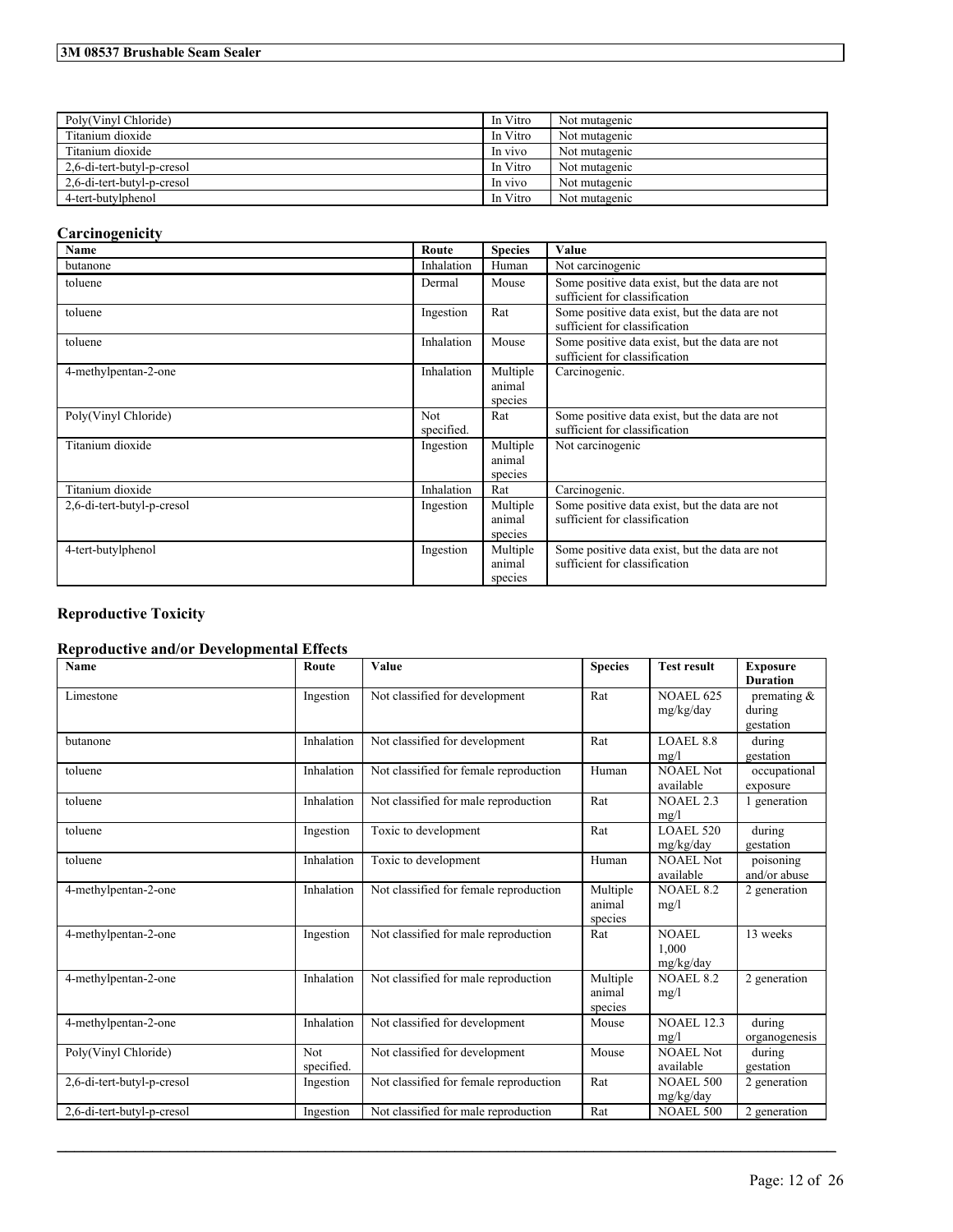|                            |           |                                        |     | mg/kg/day       |              |
|----------------------------|-----------|----------------------------------------|-----|-----------------|--------------|
| 2,6-di-tert-butyl-p-cresol | Ingestion | Not classified for development         | Rat | NOAEL 100       | 2 generation |
|                            |           |                                        |     | mg/kg/day       |              |
| 4-tert-butylphenol         | Ingestion | Not classified for male reproduction   | Rat | NOAEL 600       | 2 generation |
|                            |           |                                        |     | mg/kg/day       |              |
| 4-tert-butylphenol         | Ingestion | Not classified for female reproduction | Rat | NOAEL 600       | 2 generation |
|                            |           |                                        |     | mg/kg/day       |              |
| 4-tert-butylphenol         | Ingestion | Not classified for development         | Rat | <b>NOAEL 70</b> | 2 generation |
|                            |           |                                        |     | mg/kg/day       |              |

# **Target Organ(s)**

## **Specific Target Organ Toxicity - single exposure**

| Name                 | Route      | <b>Target Organ(s)</b>               | Value                                                                              | <b>Species</b>                    | <b>Test result</b>            | <b>Exposure</b>           |
|----------------------|------------|--------------------------------------|------------------------------------------------------------------------------------|-----------------------------------|-------------------------------|---------------------------|
|                      |            |                                      |                                                                                    |                                   |                               | <b>Duration</b>           |
| Limestone            | Inhalation | respiratory system                   | Not classified                                                                     | Rat                               | <b>NOAEL</b><br>$0.812$ mg/l  | 90 minutes                |
| butanone             | Inhalation | central nervous<br>system depression | May cause drowsiness or<br>dizziness                                               | official<br>classifica<br>tion    | <b>NOAEL Not</b><br>available |                           |
| butanone             | Inhalation | respiratory irritation               | Some positive data exist, but the<br>data are not sufficient for<br>classification | Human                             | <b>NOAEL Not</b><br>available |                           |
| butanone             | Ingestion  | central nervous<br>system depression | May cause drowsiness or<br>dizziness                                               | Professio<br>nal<br>judgeme<br>nt | <b>NOAEL Not</b><br>available |                           |
| butanone             | Ingestion  | liver                                | Not classified                                                                     | Rat                               | <b>NOAEL Not</b><br>available | not applicable            |
| butanone             | Ingestion  | kidney and/or<br>bladder             | Not classified                                                                     | Rat                               | <b>LOAEL</b><br>$1,080$ mg/kg | not applicable            |
| toluene              | Inhalation | central nervous<br>system depression | May cause drowsiness or<br>dizziness                                               | Human                             | <b>NOAEL Not</b><br>available |                           |
| toluene              | Inhalation | respiratory irritation               | Some positive data exist, but the<br>data are not sufficient for<br>classification | Human                             | <b>NOAEL Not</b><br>available |                           |
| toluene              | Inhalation | immune system                        | Not classified                                                                     | Mouse                             | NOAEL<br>$0.004$ mg/l         | 3 hours                   |
| toluene              | Ingestion  | central nervous<br>system depression | May cause drowsiness or<br>dizziness                                               | Human                             | <b>NOAEL Not</b><br>available | poisoning<br>and/or abuse |
| 4-methylpentan-2-one | Inhalation | central nervous<br>system depression | May cause drowsiness or<br>dizziness                                               | Human                             | LOAEL 0.1<br>mg/l             | 2 hours                   |
| 4-methylpentan-2-one | Inhalation | respiratory irritation               | May cause respiratory irritation                                                   | Human                             | NOAEL <sub>0.9</sub><br>mg/l  | 7 minutes                 |
| 4-methylpentan-2-one | Inhalation | vascular system                      | Not classified                                                                     | Dog                               | <b>NOAEL Not</b><br>available | not available             |
| 4-methylpentan-2-one | Ingestion  | central nervous<br>system depression | May cause drowsiness or<br>dizziness                                               | Rat                               | LOAEL 900<br>mg/kg            | not applicable            |
| 4-tert-butylphenol   | Inhalation | respiratory irritation               | May cause respiratory irritation                                                   | Rat                               | LOAEL 5.6<br>mg/l             | 4 hours                   |

## **Specific Target Organ Toxicity - repeated exposure**

| Name      | Route      | <b>Target Organ(s)</b>                                                                                                                                                   | Value          | <b>Species</b> | <b>Test result</b>            | <b>Exposure</b><br><b>Duration</b> |
|-----------|------------|--------------------------------------------------------------------------------------------------------------------------------------------------------------------------|----------------|----------------|-------------------------------|------------------------------------|
| Limestone | Inhalation | respiratory system                                                                                                                                                       | Not classified | Human          | <b>NOAEL Not</b><br>available | occupational<br>exposure           |
| butanone  | Dermal     | nervous system                                                                                                                                                           | Not classified | Guinea<br>pig  | <b>NOAEL Not</b><br>available | 31 weeks                           |
| butanone  | Inhalation | liver   kidney and/or<br>bladder   heart  <br>endocrine system  <br>gastrointestinal tract<br>bone, teeth, nails,<br>and/or hair $ $<br>hematopoietic<br>system   immune | Not classified | Rat            | <b>NOAEL 14.7</b><br>mg/l     | 90 days                            |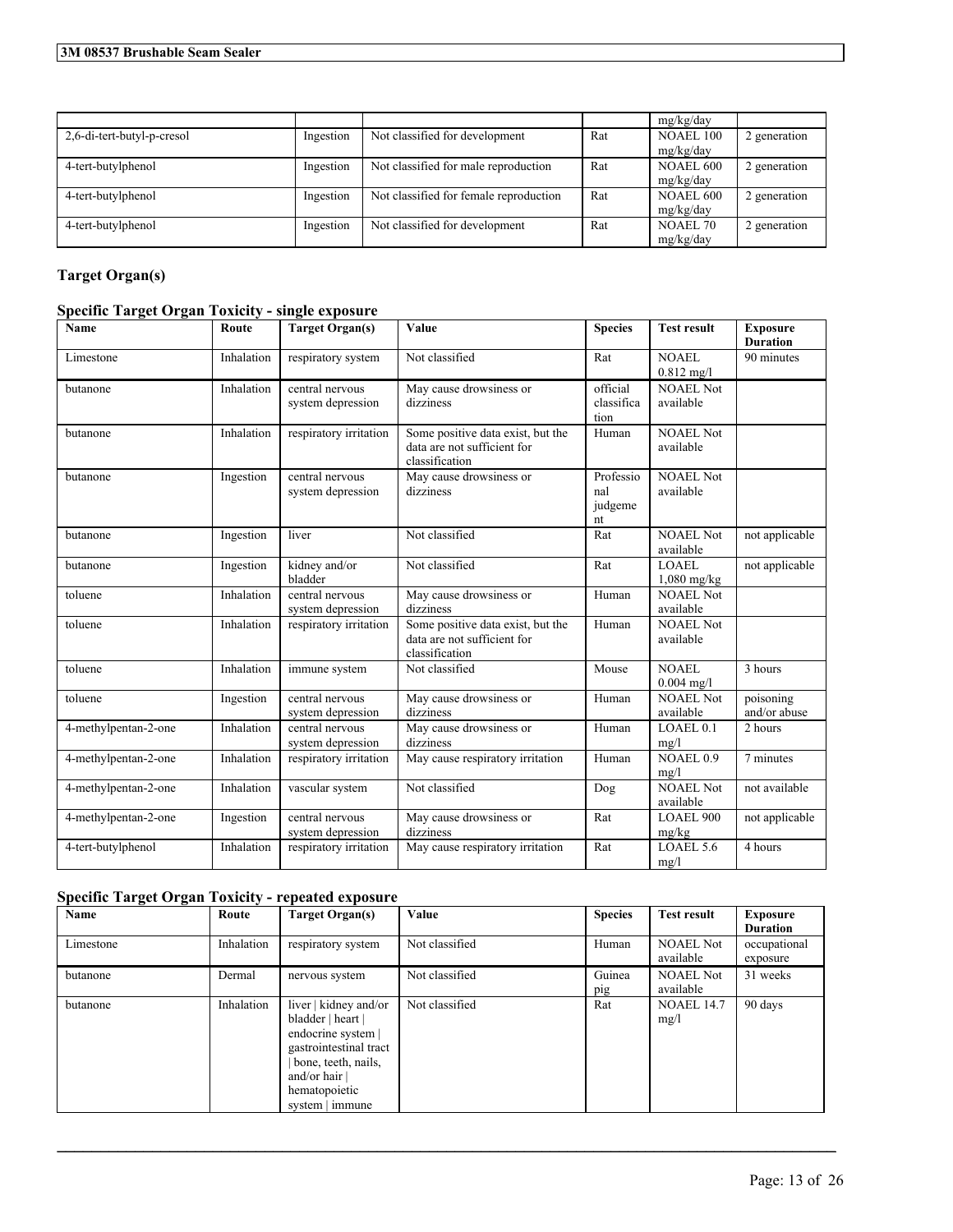|                      |            | system   muscles                                                                    |                                                                                    |                               |                                    |                           |
|----------------------|------------|-------------------------------------------------------------------------------------|------------------------------------------------------------------------------------|-------------------------------|------------------------------------|---------------------------|
| butanone             | Ingestion  | liver                                                                               | Not classified                                                                     | Rat                           | <b>NOAEL Not</b><br>available      | 7 days                    |
| butanone             | Ingestion  | nervous system                                                                      | Not classified                                                                     | Rat                           | <b>NOAEL 173</b><br>mg/kg/day      | 90 days                   |
| toluene              | Inhalation | auditory system  <br>eyes   olfactory<br>system                                     | Causes damage to organs through<br>prolonged or repeated exposure                  | Human                         | <b>NOAEL Not</b><br>available      | poisoning<br>and/or abuse |
| toluene              | Inhalation | nervous system                                                                      | May cause damage to organs<br>though prolonged or repeated<br>exposure             | Human                         | <b>NOAEL Not</b><br>available      | poisoning<br>and/or abuse |
| toluene              | Inhalation | respiratory system                                                                  | Some positive data exist, but the<br>data are not sufficient for<br>classification | Rat                           | LOAEL 2.3<br>mg/l                  | 15 months                 |
| toluene              | Inhalation | heart   liver   kidney<br>and/or bladder                                            | Not classified                                                                     | Rat                           | <b>NOAEL 11.3</b><br>mg/l          | 15 weeks                  |
| toluene              | Inhalation | endocrine system                                                                    | Not classified                                                                     | Rat                           | $NOAEL$ 1.1<br>mg/l                | 4 weeks                   |
| toluene              | Inhalation | immune system                                                                       | Not classified                                                                     | Mouse                         | <b>NOAEL Not</b><br>available      | 20 days                   |
| toluene              | Inhalation | bone, teeth, nails,<br>and/or hair                                                  | Not classified                                                                     | Mouse                         | <b>NOAEL 1.1</b><br>mg/l           | 8 weeks                   |
| toluene              | Inhalation | hematopoietic<br>system   vascular<br>system                                        | Not classified                                                                     | Human                         | <b>NOAEL Not</b><br>available      | occupational<br>exposure  |
| toluene              | Inhalation | gastrointestinal tract                                                              | Not classified                                                                     | Multiple<br>animal<br>species | <b>NOAEL 11.3</b><br>mg/l          | 15 weeks                  |
| toluene              | Ingestion  | nervous system                                                                      | Some positive data exist, but the<br>data are not sufficient for<br>classification | Rat                           | <b>NOAEL 625</b><br>mg/kg/day      | 13 weeks                  |
| toluene              | Ingestion  | heart                                                                               | Not classified                                                                     | Rat                           | <b>NOAEL</b><br>2,500<br>mg/kg/day | 13 weeks                  |
| toluene              | Ingestion  | liver   kidney and/or<br>bladder                                                    | Not classified                                                                     | Multiple<br>animal<br>species | <b>NOAEL</b><br>2,500<br>mg/kg/day | 13 weeks                  |
| toluene              | Ingestion  | hematopoietic<br>system                                                             | Not classified                                                                     | Mouse                         | <b>NOAEL 600</b><br>mg/kg/day      | 14 days                   |
| toluene              | Ingestion  | endocrine system                                                                    | Not classified                                                                     | Mouse                         | <b>NOAEL 105</b><br>mg/kg/day      | 28 days                   |
| toluene              | Ingestion  | immune system                                                                       | Not classified                                                                     | Mouse                         | <b>NOAEL 105</b><br>mg/kg/day      | 4 weeks                   |
| 4-methylpentan-2-one | Inhalation | liver                                                                               | Not classified                                                                     | Rat                           | NOAEL 0.41<br>mg/l                 | 13 weeks                  |
| 4-methylpentan-2-one | Inhalation | heart                                                                               | Not classified                                                                     | Multiple<br>animal<br>species | <b>NOAEL 0.8</b><br>mg/l           | 2 weeks                   |
| 4-methylpentan-2-one | Inhalation | kidney and/or<br>bladder                                                            | Not classified                                                                     | Multiple<br>animal<br>species | NOAEL 0.4<br>mg/l                  | 90 days                   |
| 4-methylpentan-2-one | Inhalation | respiratory system                                                                  | Not classified                                                                     | Multiple<br>animal<br>species | NOAEL 4.1<br>mg/l                  | 14 weeks                  |
| 4-methylpentan-2-one | Inhalation | endocrine system  <br>hematopoietic<br>system                                       | Not classified                                                                     | Multiple<br>animal<br>species | NOAEL 0.41<br>mg/l                 | 90 days                   |
| 4-methylpentan-2-one | Inhalation | nervous system                                                                      | Not classified                                                                     | Multiple<br>animal<br>species | NOAEL 0.41<br>mg/l                 | 13 weeks                  |
| 4-methylpentan-2-one | Ingestion  | endocrine system  <br>hematopoietic<br>system   liver  <br>kidney and/or<br>bladder | Not classified                                                                     | Rat                           | <b>NOAEL</b><br>1,000<br>mg/kg/day | 13 weeks                  |
| 4-methylpentan-2-one | Ingestion  | heart   immune<br>system   muscles  <br>nervous system                              | Not classified                                                                     | Rat                           | <b>NOAEL</b><br>1,040<br>mg/kg/day | 120 days                  |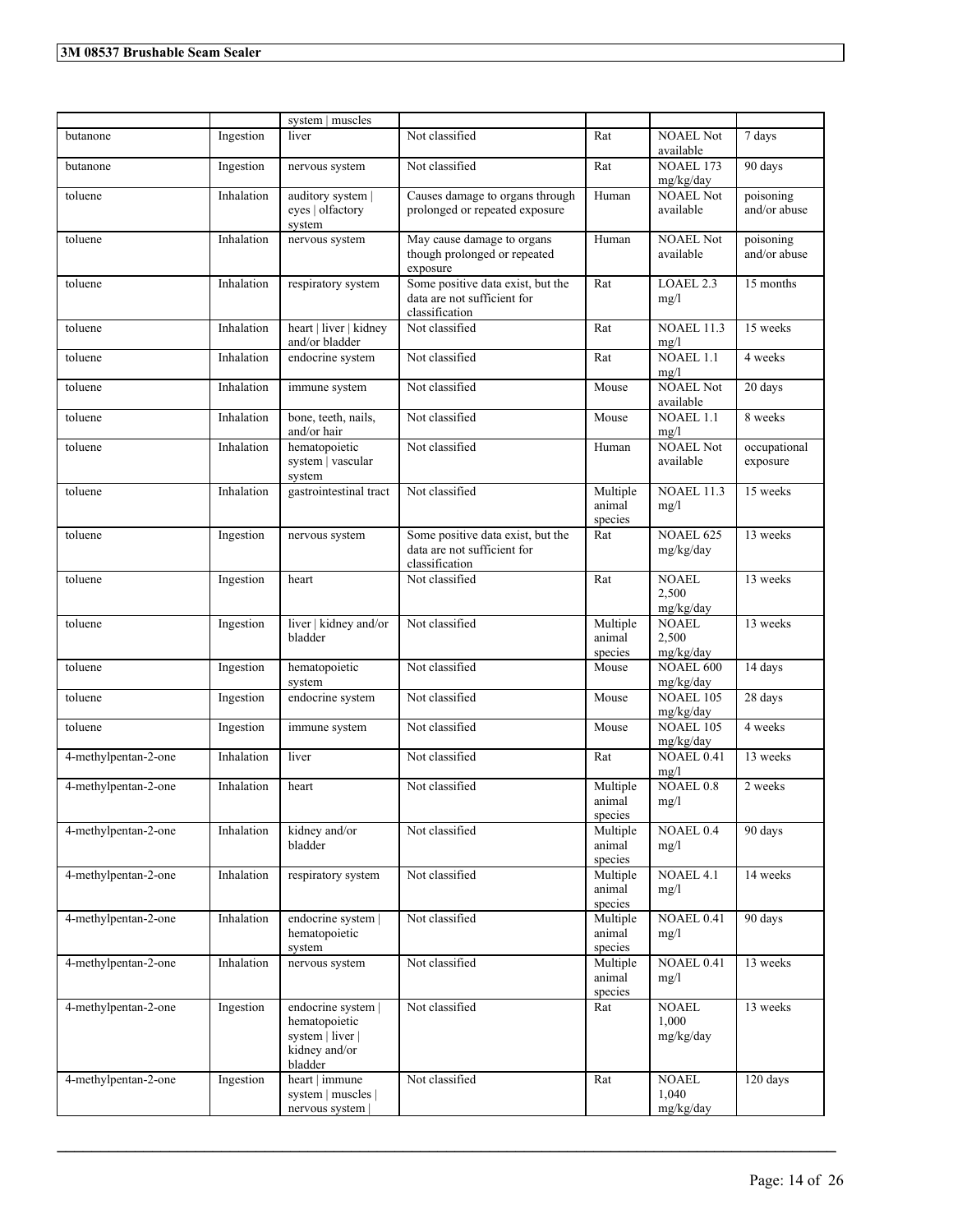|                            |            | respiratory system                                     |                                                                                    |                               |                               |                          |
|----------------------------|------------|--------------------------------------------------------|------------------------------------------------------------------------------------|-------------------------------|-------------------------------|--------------------------|
| Poly(Vinyl Chloride)       | Inhalation | respiratory system                                     | Not classified                                                                     | Multiple<br>animal<br>species | <b>NOAEL</b><br>$0.013$ mg/l  | 22 months                |
| Titanium dioxide           | Inhalation | respiratory system                                     | Some positive data exist, but the<br>data are not sufficient for<br>classification | Rat                           | LOAEL 0.01<br>mg/l            | 2 years                  |
| Titanium dioxide           | Inhalation | pulmonary fibrosis                                     | Not classified                                                                     | Human                         | <b>NOAEL</b> Not<br>available | occupational<br>exposure |
| 2,6-di-tert-butyl-p-cresol | Ingestion  | liver                                                  | Some positive data exist, but the<br>data are not sufficient for<br>classification | Rat                           | <b>NOAEL 250</b><br>mg/kg/day | 28 days                  |
| 2,6-di-tert-butyl-p-cresol | Ingestion  | kidney and/or<br>bladder                               | Not classified                                                                     | Rat                           | <b>NOAEL 500</b><br>mg/kg/day | 2 generation             |
| 2,6-di-tert-butyl-p-cresol | Ingestion  | blood                                                  | Not classified                                                                     | Rat                           | LOAEL 420<br>mg/kg/day        | 40 days                  |
| 2,6-di-tert-butyl-p-cresol | Ingestion  | endocrine system                                       | Not classified                                                                     | Rat                           | <b>NOAEL 25</b><br>mg/kg/day  | 2 generation             |
| 2,6-di-tert-butyl-p-cresol | Ingestion  | heart                                                  | Not classified                                                                     | Mouse                         | NOAEL<br>3,480<br>mg/kg/day   | 10 weeks                 |
| 4-tert-butylphenol         | Ingestion  | endocrine system  <br>liver   kidney and/or<br>bladder | Not classified                                                                     | Rat                           | <b>NOAEL 600</b><br>mg/kg/day | 2 generation             |
| 4-tert-butylphenol         | Ingestion  | blood                                                  | Not classified                                                                     | Rat                           | <b>NOAEL 200</b><br>mg/kg     | 6 weeks                  |

## **Aspiration Hazard**

| Name                 | Value                                                         |
|----------------------|---------------------------------------------------------------|
| toluene              | Aspiration hazard                                             |
| 4-methylpentan-2-one | Some positive data exist, but the data are not sufficient for |
|                      | classification                                                |

Please contact the address or phone number listed on the first page of the SDS for additional toxicological information **on this material and/or its components.**

## **11.2. Information on other hazards**

This material does not contain any substances that are assessed to be an endocrine disruptor for human health.

# **SECTION 12: Ecological information**

The information below may not agree with the EU material classification in Section 2 and/or the ingredient classifications in Section 3 if specific ingredient classifications are mandated by a competent authority. In addition, statements and data presented in Section 12 are based on UN GHS calculation rules and classifications derived from **3M assessments.**

## **12.1. Toxicity**

No product test data available.

| <b>Material</b>                      | $\overline{CAS}$ # | Organism      | Type                                      | Exposure | <b>Test endpoint Test result</b> |                     |
|--------------------------------------|--------------------|---------------|-------------------------------------------|----------|----------------------------------|---------------------|
| Limestone                            | 1317-65-3          | Green algae   | Estimated                                 | 72 hours | EC50                             | $>100 \text{ mg/l}$ |
| Limestone                            | 1317-65-3          | Rainbow trout | Estimated                                 | 96 hours | LC50                             | $>100 \text{ mg/l}$ |
| Limestone                            | 1317-65-3          | Water flea    | Estimated                                 | 48 hours | EC50                             | $>100 \text{ mg/l}$ |
| Limestone                            | 1317-65-3          | Green algae   | Estimated                                 | 72 hours | EC <sub>10</sub>                 | $>100 \text{ mg/l}$ |
| Acrylonitrile -<br>butadiene polymer | $9003 - 18 - 3$    |               | Data not available<br>or insufficient for |          |                                  | N/A                 |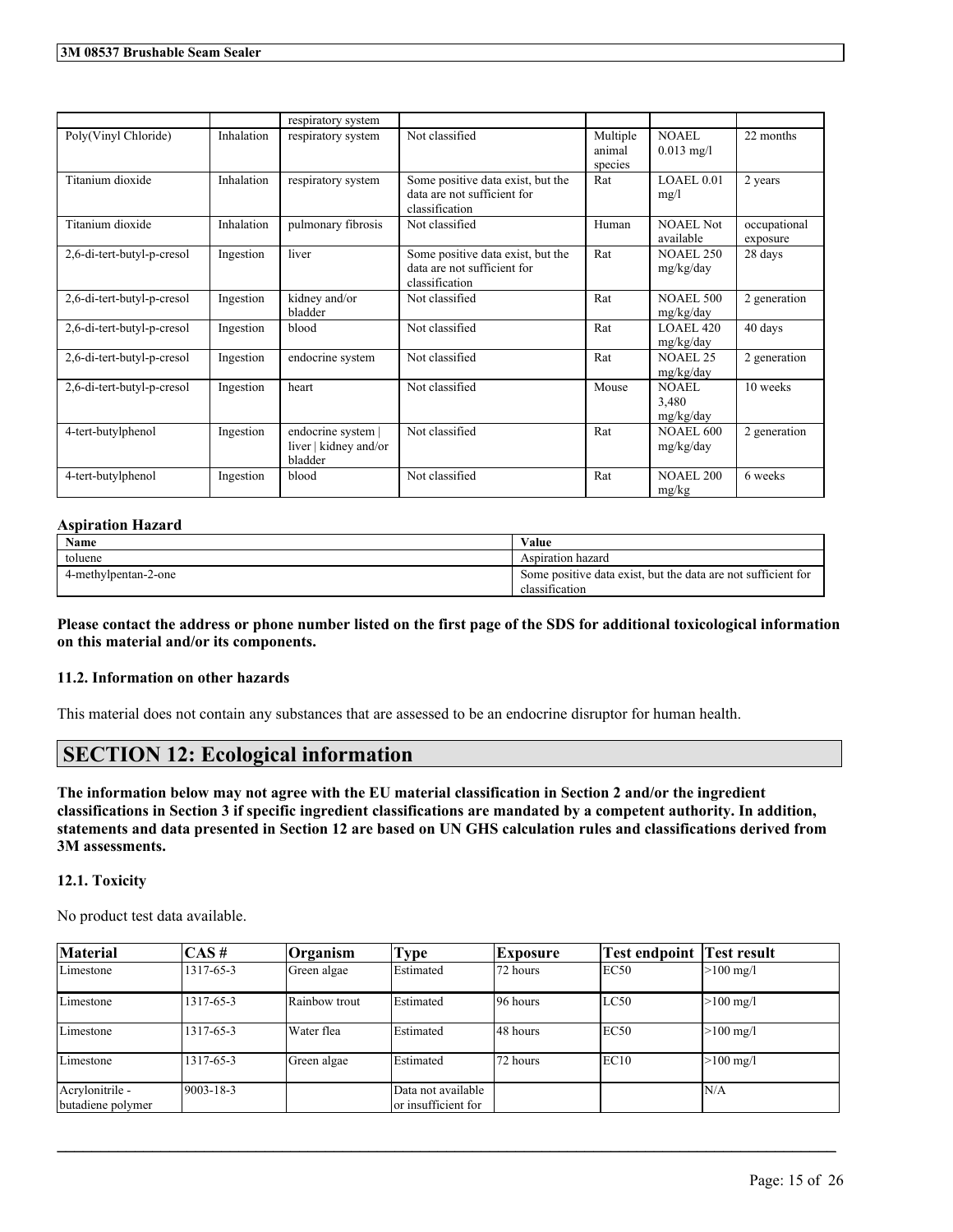|                      |                     |                     | classification                                              |            |             |                                   |
|----------------------|---------------------|---------------------|-------------------------------------------------------------|------------|-------------|-----------------------------------|
|                      |                     |                     |                                                             |            |             |                                   |
| butanone             | 78-93-3             | Activated sludge    | Experimental                                                | 12 hours   | IC50        | 1,873 mg/l                        |
| butanone             | 78-93-3             | Bacteria            | Experimental                                                | 16 hours   | <b>NOEC</b> | $1,150$ mg/l                      |
| butanone             | 78-93-3             | Fathead minnow      | Experimental                                                | 96 hours   | LC50        | $2,993$ mg/l                      |
| butanone             | 78-93-3             | Green algae         | Experimental                                                | 96 hours   | <b>EC50</b> | 2,029 mg/l                        |
| butanone             | 78-93-3             | Water flea          | Experimental                                                | 48 hours   | <b>EC50</b> | $308$ mg/l                        |
| butanone             | $78-93-3$           | Green Algae         | Experimental                                                | 96 hours   | EC10        | $1,289$ mg/l                      |
| butanone             | $78 - 93 - 3$       | Water flea          | Experimental                                                | 21 days    | <b>NOEC</b> | $100$ mg/l                        |
| toluene              | $108 - 88 - 3$      | Coho Salmon         | Experimental                                                | 96 hours   | LC50        | $5.5$ mg/l                        |
| toluene              | 108-88-3            | <b>Grass Shrimp</b> | Experimental                                                | 96 hours   | LC50        | $9.5$ mg/l                        |
| toluene              | 108-88-3            | Green Algae         | Experimental                                                | 72 hours   | <b>EC50</b> | $12.5 \text{ mg/l}$               |
| toluene              | $108 - 88 - 3$      | Leopard frog        | Experimental                                                | 9 days     | LC50        | $0.39$ mg/l                       |
| toluene              | 108-88-3            | Pink Salmon         | Experimental                                                | 96 hours   | LC50        | 6.41 mg/l                         |
| toluene              | 108-88-3            | Water flea          | Experimental                                                | 48 hours   | <b>EC50</b> | $3.78 \text{ mg}/1$               |
| toluene              | 108-88-3            | Coho Salmon         | Experimental                                                | 40 days    | <b>NOEC</b> | $1.39$ mg/l                       |
| toluene              | 108-88-3            | Diatom              | Experimental                                                | 72 hours   | <b>NOEC</b> | $10$ mg/l                         |
| toluene              | 108-88-3            | Water flea          | Experimental                                                | 7 days     | <b>NOEC</b> | $0.74$ mg/l                       |
| toluene              | 108-88-3            | Activated sludge    | Experimental                                                | 12 hours   | IC50        | 292 mg/l                          |
| toluene              | 108-88-3            | Bacteria            | Experimental                                                | 16 hours   | <b>NOEC</b> | 29 mg/l                           |
| toluene              | $108 - 88 - 3$      | Bacteria            | Experimental                                                | 24 hours   | EC50        | 84 mg/l                           |
| toluene              | $108 - 88 - 3$      | Redworm             | Experimental                                                | 28 days    | LC50        | $>150$ mg per kg of<br>bodyweight |
| toluene              | $108 - 88 - 3$      | Soil microbes       | Experimental                                                | 28 days    | <b>NOEC</b> | <26 mg/kg (Dry Weight)            |
| Formo-Phenolic resin | <b>Trade Secret</b> |                     | Data not available<br>or insufficient for<br>classification |            |             | N/A                               |
| 4-methylpentan-2-one | $108 - 10 - 1$      | Activated sludge    | Experimental                                                | 30 minutes | EC50        | $>1,000$ mg/l                     |
| 4-methylpentan-2-one | $108 - 10 - 1$      | Fathead minnow      | Experimental                                                | 96 hours   | LC50        | 505 mg/l                          |
| 4-methylpentan-2-one | $108 - 10 - 1$      | Green Algae         | Experimental                                                | 96 hours   | EC50        | $400$ mg/l                        |
| 4-methylpentan-2-one | $108 - 10 - 1$      | Water flea          | Experimental                                                | 48 hours   | <b>EC50</b> | $170$ mg/l                        |
| 4-methylpentan-2-one | $108 - 10 - 1$      | Fathead minnow      | Experimental                                                | 32 days    | <b>NOEC</b> | 57 mg/l                           |
| 4-methylpentan-2-one | $108 - 10 - 1$      | Water flea          | Experimental                                                | 21 days    | <b>NOEC</b> | 78 mg/l                           |
| Nitrile rubber       | Trade Secret        |                     | Data not available<br>or insufficient for<br>classification |            |             | N/A                               |
| Poly(Vinyl Chloride) | 9002-86-2           |                     | Data not available<br>or insufficient for<br>classification |            |             | N/A                               |
| Titanium dioxide     | 13463-67-7          | Activated sludge    | Experimental                                                | 3 hours    | <b>NOEC</b> | $>=1,000 \text{ mg/l}$            |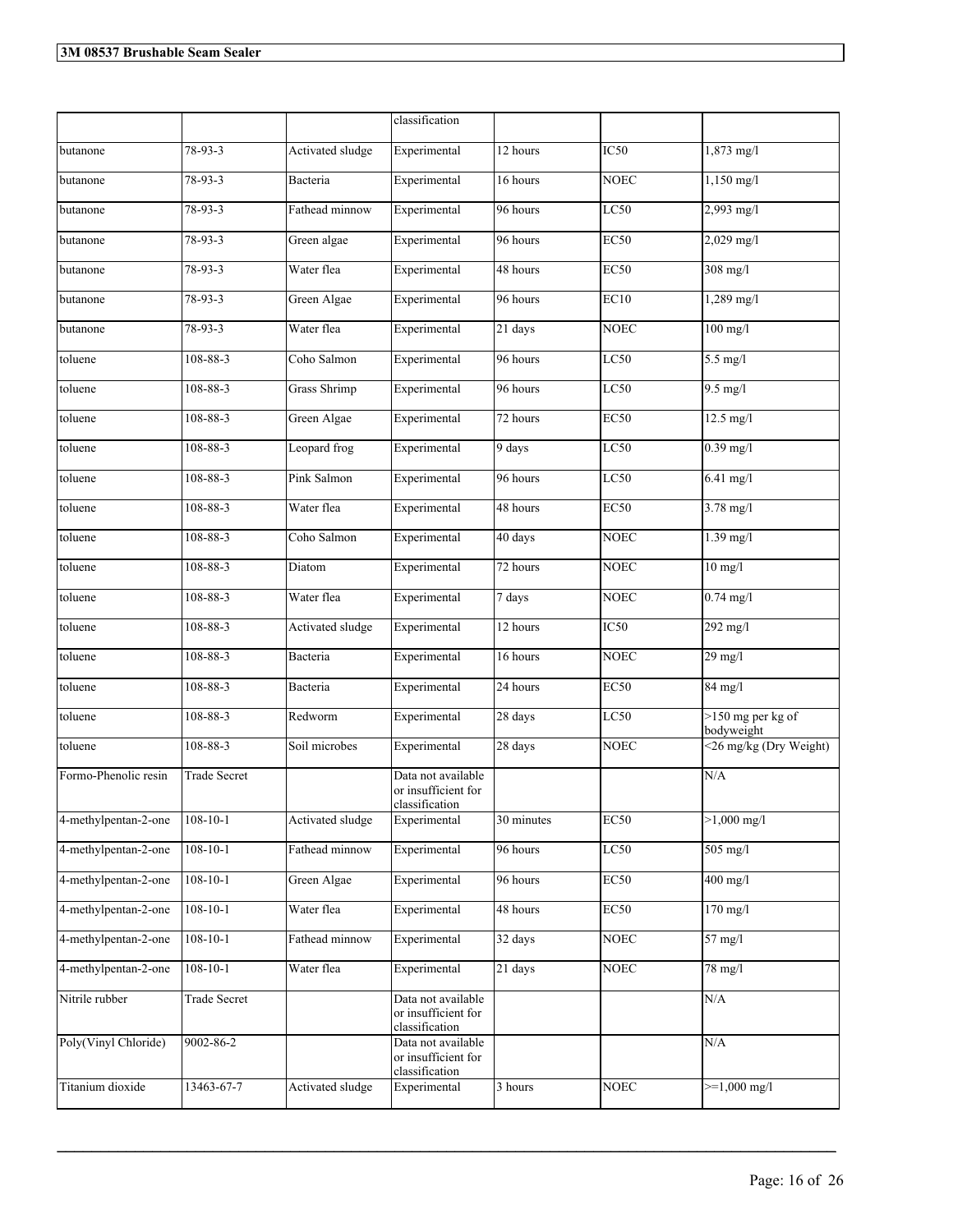| Titanium dioxide               | 13463-67-7          | Diatom            | Experimental | $\overline{7}$ 2 hours | <b>EC50</b>                       | $>10,000$ mg/l    |
|--------------------------------|---------------------|-------------------|--------------|------------------------|-----------------------------------|-------------------|
| Titanium dioxide               | 13463-67-7          | Fathead minnow    | Experimental | 96 hours               | LC50                              | $>100$ mg/l       |
| Titanium dioxide               | 13463-67-7          | Water flea        | Experimental | 48 hours               | <b>EC50</b>                       | $>100$ mg/l       |
| Titanium dioxide               | 13463-67-7          | Diatom            | Experimental | 72 hours               | <b>NOEC</b>                       | $5,600$ mg/l      |
| 2,6-di-tert-butyl-p-<br>cresol | <b>Trade Secret</b> | Activated sludge  | Experimental | 3 hours                | EC50                              | $>10,000$ mg/l    |
| 2,6-di-tert-butyl-p-<br>cresol | <b>Trade Secret</b> | Green algae       | Experimental | 72 hours               | EC50                              | $>0.4$ mg/l       |
| 2,6-di-tert-butyl-p-<br>cresol | <b>Trade Secret</b> | Water flea        | Experimental | 48 hours               | EC50                              | $0.48$ mg/l       |
| 2,6-di-tert-butyl-p-<br>cresol | <b>Trade Secret</b> | Zebra Fish        | Experimental | 96 hours               | No tox obs at lmt<br>of water sol | $>100$ mg/l       |
| 2,6-di-tert-butyl-p-<br>cresol | <b>Trade Secret</b> | Green algae       | Experimental | 72 hours               | EC10                              | $0.4$ mg/l        |
| 2,6-di-tert-butyl-p-<br>cresol | <b>Trade Secret</b> | Medaka            | Experimental | 42 days                | <b>NOEC</b>                       | $0.053$ mg/l      |
| 2,6-di-tert-butyl-p-<br>cresol | <b>Trade Secret</b> | Water flea        | Experimental | 21 days                | <b>NOEC</b>                       | $0.023$ mg/l      |
| 4-tert-butylphenol             | 98-54-4             | Ciliated protozoa | Experimental | 60 hours               | IC50                              | $18.4$ mg/l       |
| 4-tert-butylphenol             | 98-54-4             | Crustacea other   | Experimental | 96 hours               | LC50                              | $1.9$ mg/l        |
| 4-tert-butylphenol             | 98-54-4             | Green Algae       | Experimental | 72 hours               | <b>EC50</b>                       | $14 \text{ mg/l}$ |
| 4-tert-butylphenol             | 98-54-4             | Medaka            | Experimental | 96 hours               | LC50                              | $5.1$ mg/l        |
| 4-tert-butylphenol             | 98-54-4             | Water flea        | Experimental | 48 hours               | <b>EC50</b>                       | $3.9$ mg/l        |
| 4-tert-butylphenol             | 98-54-4             | Fathead minnow    | Experimental | 128 days               | <b>NOEC</b>                       | $0.01$ mg/l       |
| 4-tert-butylphenol             | 98-54-4             | Green Algae       | Experimental | 72 hours               | <b>NOEC</b>                       | $0.32$ mg/l       |
| 4-tert-butylphenol             | 98-54-4             | Water flea        | Experimental | 21 days                | <b>NOEC</b>                       | $0.73$ mg/l       |

# **12.2. Persistence and degradability**

| <b>Material</b>                      | <b>CAS Nbr</b>      | <b>Test type</b>                  | <b>Duration</b> | <b>Study Type</b>                | <b>Test result</b>                                                 | Protocol                                 |
|--------------------------------------|---------------------|-----------------------------------|-----------------|----------------------------------|--------------------------------------------------------------------|------------------------------------------|
| Limestone                            | 1317-65-3           | Data not availbl-<br>insufficient |                 |                                  | N/A                                                                |                                          |
| Acrylonitrile - butadiene<br>polymer | 9003-18-3           | Data not availbl-<br>insufficient |                 |                                  | N/A                                                                |                                          |
| butanone                             | 78-93-3             | Experimental<br>Biodegradation    | 28 days         | <b>BOD</b>                       | 98 %<br><b>BOD/ThBOD</b>                                           | OECD 301D - Closed bottle<br>ltest       |
| toluene                              | 108-88-3            | Experimental<br>Photolysis        |                 | Photolytic half-life<br>(in air) | 5.2 days (t $1/2$ )                                                |                                          |
| toluene                              | 108-88-3            | Experimental<br>Biodegradation    | 20 days         | <b>BOD</b>                       | 80 %<br><b>BOD/ThBOD</b>                                           | <b>APHA Std Meth</b><br>Water/Wastewater |
| Formo-Phenolic resin                 | <b>Trade Secret</b> | Experimental<br>Biodegradation    | 28 days         | CO <sub>2</sub> evolution        | $0\%$ CO <sub>2</sub><br>evolution/THC<br>O <sub>2</sub> evolution |                                          |
| 4-methylpentan-2-one                 | $108 - 10 - 1$      | Experimental<br>Photolysis        |                 | Photolytic half-life<br>(in air) | $2.28$ days (t<br>1/2)                                             | Non-standard method                      |
| 4-methylpentan-2-one                 | $108 - 10 - 1$      | Experimental<br>Biodegradation    | 14 days         | <b>BOD</b>                       | 84 % weight                                                        | OECD 301C - MITI test (I)                |
| Nitrile rubber                       | <b>Trade Secret</b> | Data not availbl-<br>insufficient |                 |                                  | N/A                                                                |                                          |
| Poly(Vinyl Chloride)                 | 9002-86-2           | Data not availbl-<br>insufficient |                 |                                  | N/A                                                                |                                          |
| Titanium dioxide                     | 13463-67-7          | Data not availbl-<br>insufficient |                 |                                  | N/A                                                                |                                          |
| 2,6-di-tert-butyl-p-cresol           | <b>Trade Secret</b> | Data not availbl-                 |                 |                                  | N/A                                                                |                                          |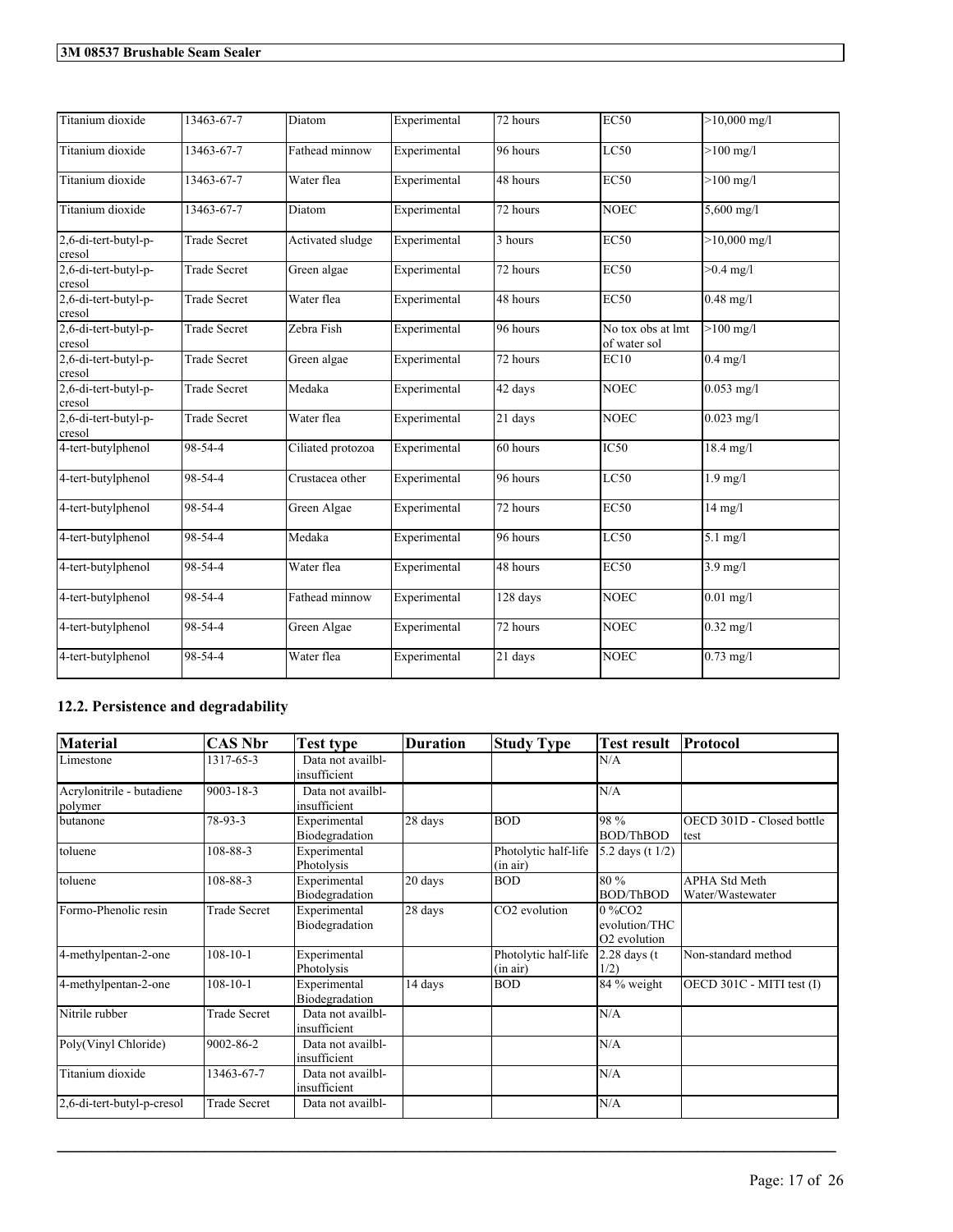|                    |                 | $\sim$<br>Insufficient |                    |                     |              |                      |
|--------------------|-----------------|------------------------|--------------------|---------------------|--------------|----------------------|
| 4-tert-butylphenol | $198-$<br>-54-4 | Experimental           | $\cap$<br>128 days | Dissolv.<br>Organic | 198 % weight | INon-standard method |
|                    |                 | Biodegradation         |                    | Carbon Deplet       |              |                      |

## **12.3 : Bioaccumulative potential**

| <b>Material</b>                      | Cas No.             | Test type                                                   | <b>Duration</b>      | <b>Study Type</b>                | <b>Test result</b> | Protocol                                                         |
|--------------------------------------|---------------------|-------------------------------------------------------------|----------------------|----------------------------------|--------------------|------------------------------------------------------------------|
| Limestone                            | 1317-65-3           | Data not available<br>or insufficient for<br>classification | N/A                  | N/A                              | N/A                | N/A                                                              |
| Acrylonitrile - butadiene<br>polymer | 9003-18-3           | Data not available<br>or insufficient for<br>classification | N/A                  | N/A                              | N/A                | N/A                                                              |
| butanone                             | 78-93-3             | Experimental<br>Bioconcentration                            |                      | Log Kow                          | 0.29               | Non-standard method                                              |
| toluene                              | 108-88-3            | Experimental BCF -<br>Other                                 | 72 hours             | <b>Bioaccumulation</b><br>factor | 90                 |                                                                  |
| toluene                              | 108-88-3            | Experimental<br>Bioconcentration                            |                      | Log Kow                          | 2.73               |                                                                  |
| Formo-Phenolic resin                 | <b>Trade Secret</b> | Estimated<br>Bioconcentration                               |                      | Bioaccumulation<br>factor        | 7.4                | Non-standard method                                              |
| 4-methylpentan-2-one                 | $108 - 10 - 1$      | Experimental<br><b>Bioconcentration</b>                     |                      | Log Kow                          | 1.31               | Non-standard method                                              |
| Nitrile rubber                       | <b>Trade Secret</b> | Data not available<br>or insufficient for<br>classification | N/A                  | N/A                              | N/A                | N/A                                                              |
| Poly(Vinyl Chloride)                 | 9002-86-2           | Data not available<br>or insufficient for<br>classification | N/A                  | N/A                              | N/A                | N/A                                                              |
| Titanium dioxide                     | 13463-67-7          | <b>Experimental BCF-</b><br>Carp                            | 42 days              | Bioaccumulation<br>factor        | 9.6                | Non-standard method                                              |
| 2,6-di-tert-butyl-p-cresol           | <b>Trade Secret</b> | Experimental BCF-<br>Carp                                   | 56 days              | Bioaccumulation<br>factor        | 1277               | <b>OECD 305E -</b><br>Bioaccumulation flow-<br>through fish test |
| 4-tert-butylphenol                   | 98-54-4             | <b>Experimental BCF-</b><br>Carp                            | $\overline{56}$ days | <b>Bioaccumulation</b><br>factor | 88                 | <b>OECD 305E -</b><br>Bioaccumulation flow-<br>through fish test |

## **12.4. Mobility in soil**

| <b>Material</b> | Cas No.  | <b>Test type</b>                        | <b>Study Type</b> | Test result | 'Protocol |
|-----------------|----------|-----------------------------------------|-------------------|-------------|-----------|
| toluene         | 108-88-3 | <i>Experimental</i><br>Mobility in Soil | <b>Koc</b>        | $37$ $1/kg$ |           |

## **12.5. Results of the PBT and vPvB assessment**

This material does not contain any substances that are assessed to be a PBT or vPvB

## **12.6. Endocrine disrupting properties**

This material does not contain any substances that are assessed to be an endocrine disruptor for environmental effects

## **12.7. Other adverse effects**

| <b>Material</b>        | $\gamma$ $\gamma$ S Nbr | <b>Ozone Depletion Potential Global Warming Potential</b> |
|------------------------|-------------------------|-----------------------------------------------------------|
| methyl isobutyl ketone | $108 - 10 - 1$          |                                                           |

 $\mathcal{L}_\mathcal{L} = \mathcal{L}_\mathcal{L} = \mathcal{L}_\mathcal{L} = \mathcal{L}_\mathcal{L} = \mathcal{L}_\mathcal{L} = \mathcal{L}_\mathcal{L} = \mathcal{L}_\mathcal{L} = \mathcal{L}_\mathcal{L} = \mathcal{L}_\mathcal{L} = \mathcal{L}_\mathcal{L} = \mathcal{L}_\mathcal{L} = \mathcal{L}_\mathcal{L} = \mathcal{L}_\mathcal{L} = \mathcal{L}_\mathcal{L} = \mathcal{L}_\mathcal{L} = \mathcal{L}_\mathcal{L} = \mathcal{L}_\mathcal{L}$ 

# **SECTION 13: Disposal considerations**

## **13.1 Waste treatment methods**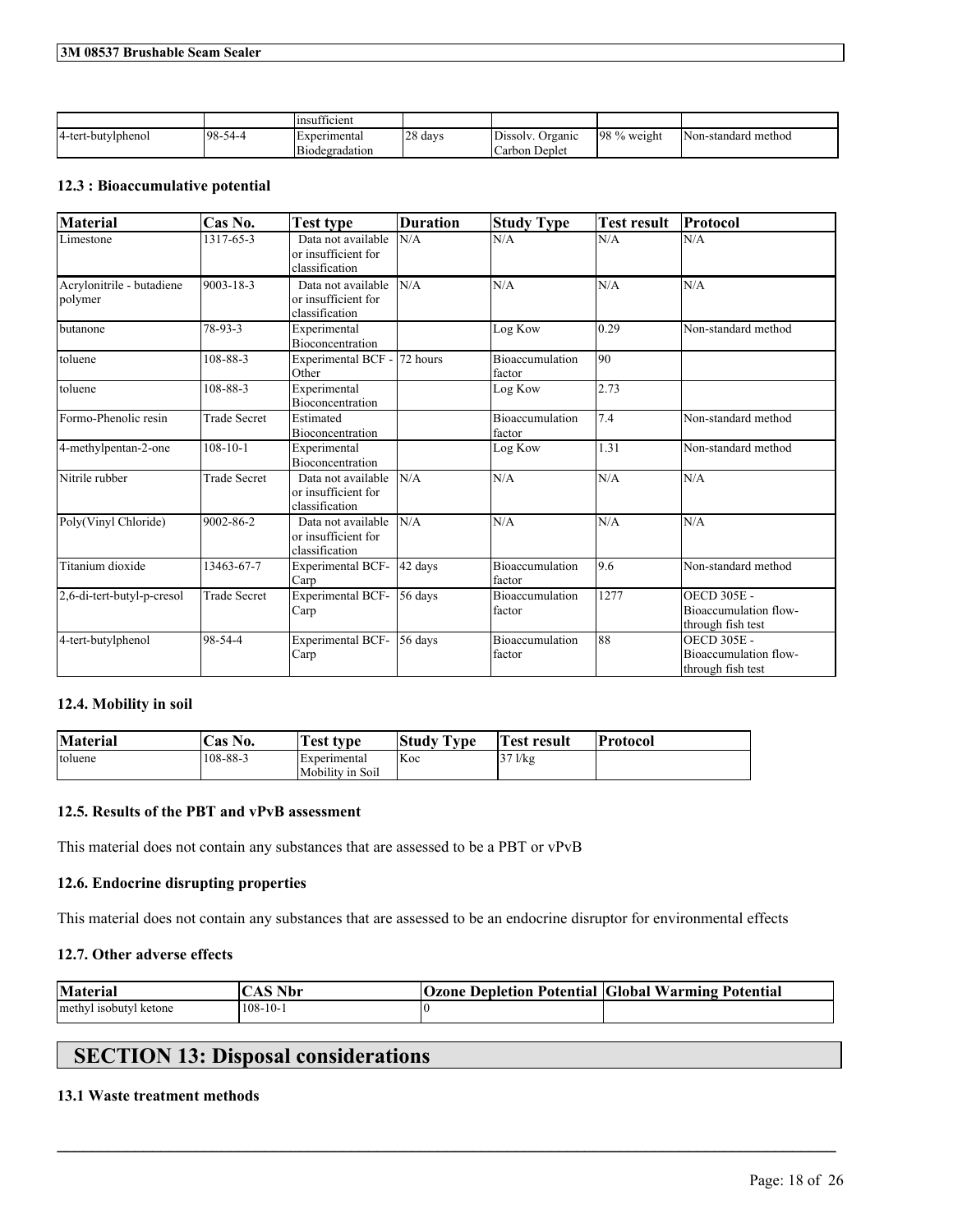Dispose of contents/ container in accordance with the local/regional/national/international regulations.

Incinerate in a permitted waste incineration facility. As a disposal alternative, utilize an acceptable permitted waste disposal facility. Empty drums/barrels/containers used for transporting and handling hazardous chemicals (chemical substances/mixtures/preparations classified as Hazardous as per applicable regulations) shall be considered, stored, treated & disposed of as hazardous wastes unless otherwise defined by applicable waste regulations. Consult with the respective regulating authorities to determine the available treatment and disposal facilities.

The coding of a waste stream is based on the application of the product by the consumer. Since this is out of the control of 3M, no waste code(s) for products after use will be provided. Please refer to the European Waste Code (EWC - 2000/532/EC and amendments) to assign the correct waste code to your waste stream. Ensure national and/or regional regulations are complied with and always use a licensed waste contractor.

## **EU waste code (product as sold)**

08 04 09\* Waste adhesives and sealants containing organic solvents or other dangerous substances 20 01 27\* Paint, inks, adhesives and resins containing dangerous substances

# **SECTION 14: Transportation information**

|                                                                                 | <b>Transport</b><br>Ground<br>(ADR)                                          | <b>Air Transport (IATA)</b>                                                  | <b>Marine</b><br><b>Transport</b><br>(IMDG)                                  |
|---------------------------------------------------------------------------------|------------------------------------------------------------------------------|------------------------------------------------------------------------------|------------------------------------------------------------------------------|
| 14.1 UN number                                                                  | <b>UN1139</b>                                                                | <b>UN1139</b>                                                                | UN1139                                                                       |
| 14.2 UN proper shipping<br>name                                                 | <b>COATING SOLUTION</b>                                                      | <b>COATING SOLUTION</b>                                                      | <b>COATING SOLUTION</b>                                                      |
| 14.3 Transport hazard<br>class(es)                                              | 3                                                                            | 3                                                                            | $\mathcal{E}$                                                                |
| 14.4 Packing group                                                              | $\mathbf{I}$                                                                 | $\mathbf{I}$                                                                 | $\mathbf{I}$                                                                 |
| <b>14.5 Environmental hazards</b>                                               | Not Environmentally<br>Hazardous                                             | Not applicable                                                               | Not a Marine Pollutant                                                       |
| 14.6 Special precautions for<br>luser                                           | Please refer to the other<br>sections of the SDS for<br>further information. | Please refer to the other<br>sections of the SDS for further<br>information. | Please refer to the other<br>sections of the SDS for<br>further information. |
| 14.7 Transport in bulk<br>according to Annex II of<br>Marpol 73/78 and IBC Code | No data available.                                                           | No Data Available                                                            | No Data Available                                                            |
| <b>Control Temperature</b>                                                      | No data available.                                                           | No Data Available                                                            | No Data Available                                                            |
| <b>Emergency Temperature</b>                                                    | No data available.                                                           | No Data Available                                                            | No Data Available                                                            |
| <b>ADR Tunnel Code</b>                                                          | (E)                                                                          | Not Applicable                                                               | Not Applicable                                                               |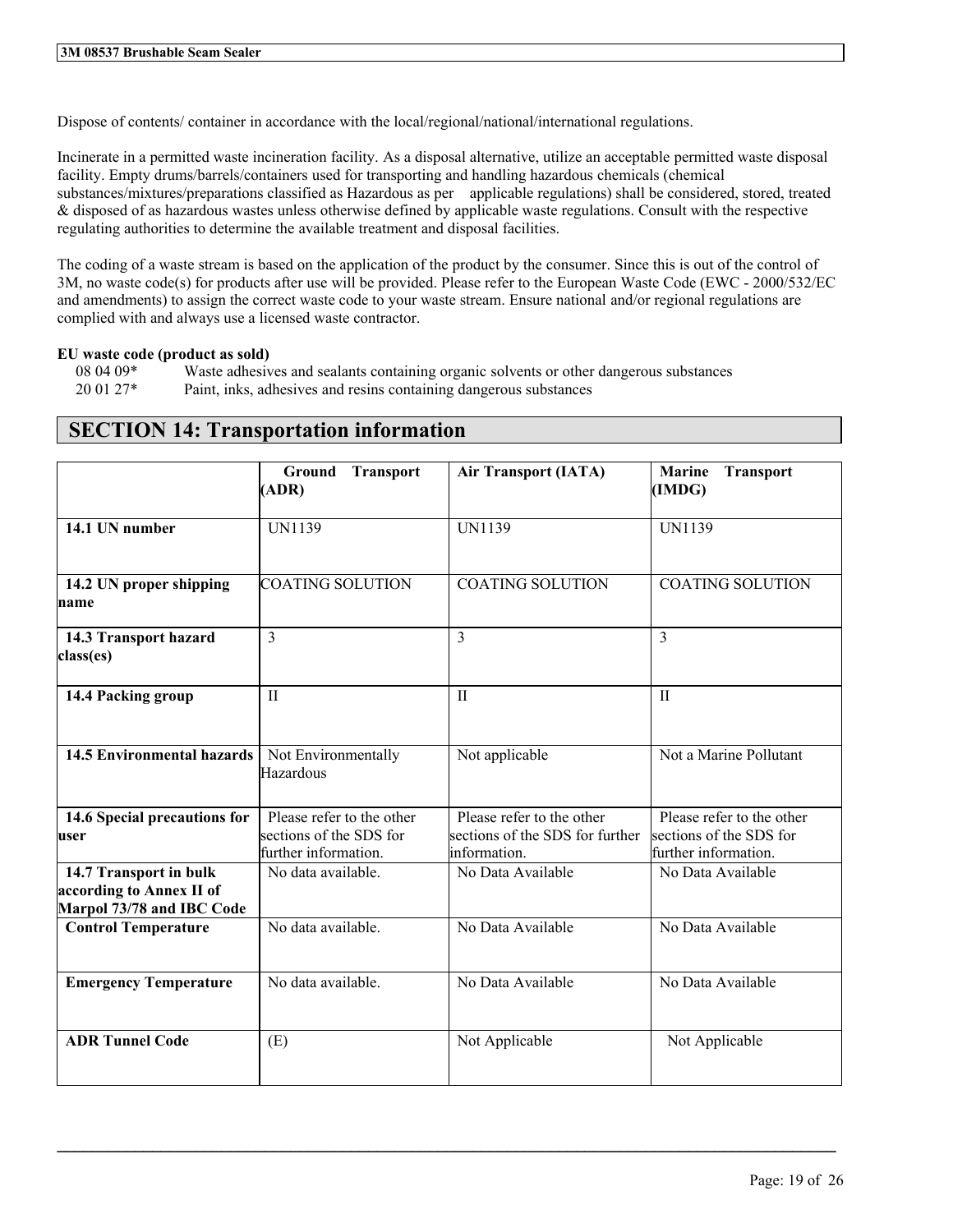| <b>ADR Classification Code</b> | F <sub>1</sub>  | Not Applicable | Not Applicable |
|--------------------------------|-----------------|----------------|----------------|
| <b>ADR Transport Category</b>  | $\overline{2}$  | Not Applicable | Not Applicable |
| <b>ADR Multiplier</b>          | $\theta$        | $\theta$       | $\mathbf{0}$   |
| <b>IMDG Segregation Code</b>   | Not applicable. | Not Applicable | <b>NONE</b>    |
| <b>Transport not Permitted</b> | Not applicable. | Not Applicable | Not Applicable |

Please contact the address or phone number listed on the first page of the SDS for additional information on the transport/shipment of the material by rail (RID) or inland waterways (ADN).

# **SECTION 15: Regulatory information**

## **15.1. Safety, health and environmental regulations/legislation specific for the substance or mixture**

| Carcinogenicity            |                     |                                              |                             |
|----------------------------|---------------------|----------------------------------------------|-----------------------------|
| Ingredient                 | <b>CAS Nbr</b>      | <b>Classification</b>                        | <b>Regulation</b>           |
| 2,6-di-tert-butyl-p-cresol | <b>Trade Secret</b> | Gr. 3: Not classifiable                      | <b>International Agency</b> |
|                            |                     |                                              | for Research on Cancer      |
| 4-methylpentan-2-one       | $108 - 10 - 1$      | Grp. 2B: Possible human International Agency |                             |
|                            |                     | carc.                                        | for Research on Cancer      |
| Poly(Vinyl Chloride)       | $9002 - 86 - 2$     | Gr. 3: Not classifiable                      | <b>International Agency</b> |
|                            |                     |                                              | for Research on Cancer      |
| Titanium dioxide           | 13463-67-7          | Grp. 2B: Possible human International Agency |                             |
|                            |                     | carc.                                        | for Research on Cancer      |
| toluene                    | 108-88-3            | Gr. 3: Not classifiable                      | International Agency        |
|                            |                     |                                              | for Research on Cancer      |

## **Restrictions on the manufacture, placing on the market and use:**

The following substance(s) contained in this product is/are subject through Annex XVII of REACH regulation to restrictions on the manufacture, placing on the market and use when present in certain dangerous substances, mixtures and articles. Users of this product are required to comply with the restrictions placed upon it by the aforementioned provision.

| Ingredient                                     | <b>CAS Nbr</b>                                                                                |  |
|------------------------------------------------|-----------------------------------------------------------------------------------------------|--|
| toluene                                        | 108-88-3                                                                                      |  |
| Restriction status: listed in REACH Annex XVII |                                                                                               |  |
|                                                | Restricted uses: See Annex XVII to Regulation (EC) No 1907/2006 for Conditions of Restriction |  |
|                                                |                                                                                               |  |

## **Authorization status under REACH:**

The following substance/s contained in this product might be or is/are subject to authorization in accordance with REACH:

| Ingredient                                                                                              | <b>CAS Nbr</b> |
|---------------------------------------------------------------------------------------------------------|----------------|
| 4-tert-butylphenol                                                                                      | 98-54-4        |
| Authorization status: listed in the Candidate List of Substances of Very High Concern for Authorization |                |

## **15.2. Chemical Safety Assessment**

A chemical safety assessment has not been carried out for this mixture. Chemical safety assessments for the contained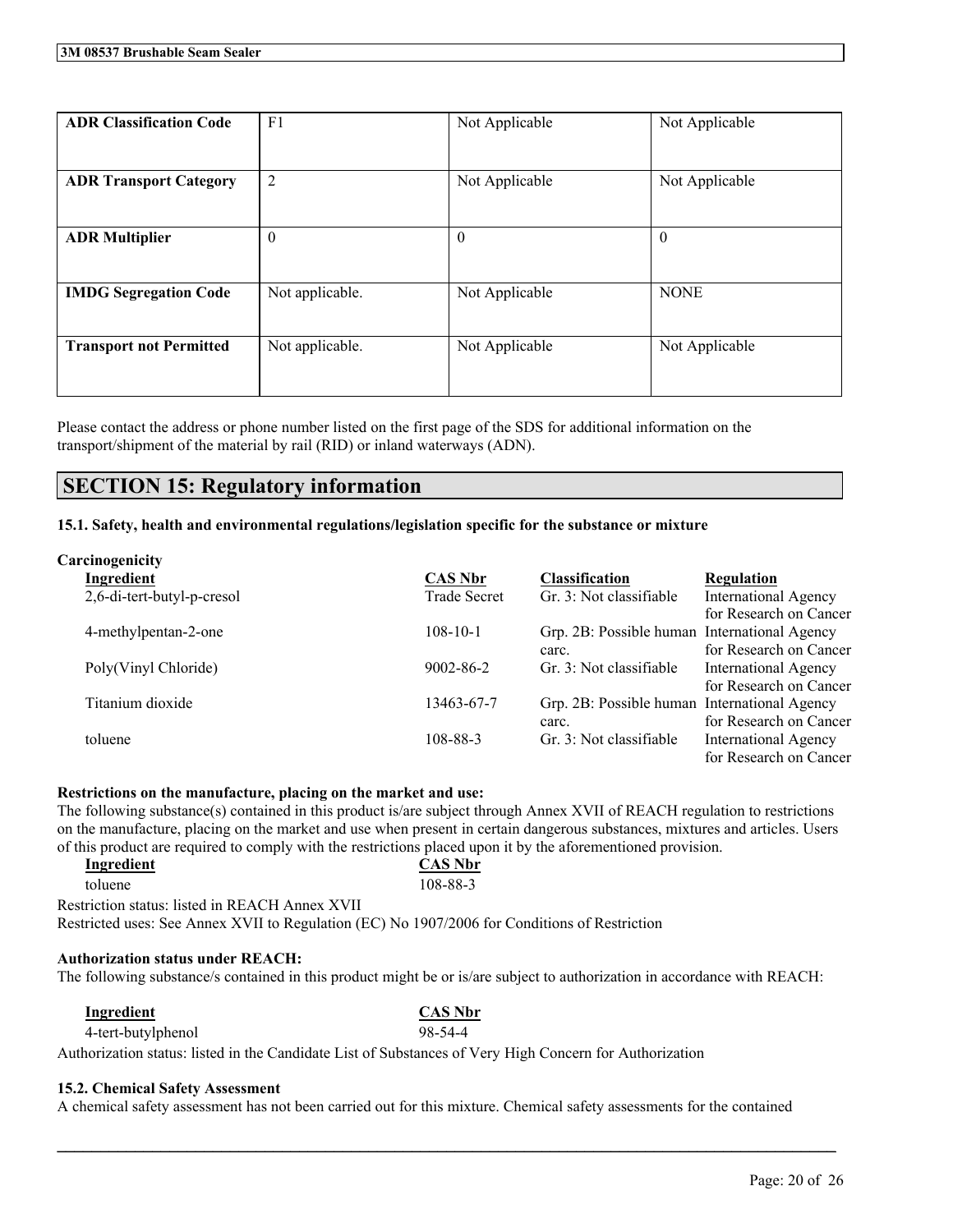substances may have been carried out by the registrants of the substances in accordance with Regulation (EC) No 1907/2006, as amended.

# **SECTION 16: Other information**

## **List of relevant H statements**

| <b>EUH066</b>    | Repeated exposure may cause skin dryness or cracking.                                       |
|------------------|---------------------------------------------------------------------------------------------|
| H <sub>225</sub> | Highly flammable liquid and vapour.                                                         |
| H304             | May be fatal if swallowed and enters airways.                                               |
| H315             | Causes skin irritation.                                                                     |
| H318             | Causes serious eye damage.                                                                  |
| H319             | Causes serious eye irritation.                                                              |
| H332             | Harmful if inhaled.                                                                         |
| H335             | May cause respiratory irritation.                                                           |
| H336             | May cause drowsiness or dizziness.                                                          |
| H351i            | Suspected of causing cancer by inhalation.                                                  |
| H361d            | Suspected of damaging the unborn child.                                                     |
| H361f            | Suspected of damaging fertility.                                                            |
| H373             | May cause damage to organs through prolonged or repeated exposure.                          |
| H373             | May cause damage to organs through prolonged or repeated exposure: nervous system   sensory |
|                  | organs.                                                                                     |
| H400             | Very toxic to aquatic life.                                                                 |
| H410             | Very toxic to aquatic life with long lasting effects.                                       |
| H412             | Harmful to aquatic life with long lasting effects.                                          |

 $\mathcal{L}_\mathcal{L} = \mathcal{L}_\mathcal{L} = \mathcal{L}_\mathcal{L} = \mathcal{L}_\mathcal{L} = \mathcal{L}_\mathcal{L} = \mathcal{L}_\mathcal{L} = \mathcal{L}_\mathcal{L} = \mathcal{L}_\mathcal{L} = \mathcal{L}_\mathcal{L} = \mathcal{L}_\mathcal{L} = \mathcal{L}_\mathcal{L} = \mathcal{L}_\mathcal{L} = \mathcal{L}_\mathcal{L} = \mathcal{L}_\mathcal{L} = \mathcal{L}_\mathcal{L} = \mathcal{L}_\mathcal{L} = \mathcal{L}_\mathcal{L}$ 

## **Revision information:**

EU Section 09: pH information information was added.

Industrial Use of Coatings: Section 16: Annex information was modified.

Professional Use of Coatings: Section 16: Annex information was modified.

Section 1: Emergency telephone information was modified.

CLP: Ingredient table information was modified.

CLP Remark(phrase) information was deleted.

Label: CLP Classification information was modified.

Label: CLP Percent Unknown information was modified.

Label: CLP Precautionary - Disposal information was deleted.

Label: CLP Precautionary - Prevention information was modified.

Label: CLP Precautionary - Response information was modified.

Label: CLP Target Organ Hazard Statement information was modified.

Section 03: Composition table % Column heading information was added.

Section 3: Composition/ Information of ingredients table information was modified.

Section 03: Substance not applicable information was added.

Section 04: First Aid - Symptoms and Effects (CLP) information was added.

Section 04: Information on toxicological effects information was modified.

Section 5: Hazardous combustion products table information was modified.

Section 6: Accidental release clean-up information information was modified.

Section 7: Precautions safe handling information information was modified.

Section 8: DNEL table row information was modified.

Section 8: Occupational exposure limit table information was modified.

Section 8: PNEC table row information was modified.

Section 09: Color information was added.

Section 9: Evaporation Rate information information was deleted.

Section 9: Explosive properties information information was deleted.

Section 09: Kinematic Viscosity information information was added.

Section 9: Melting point information information was modified.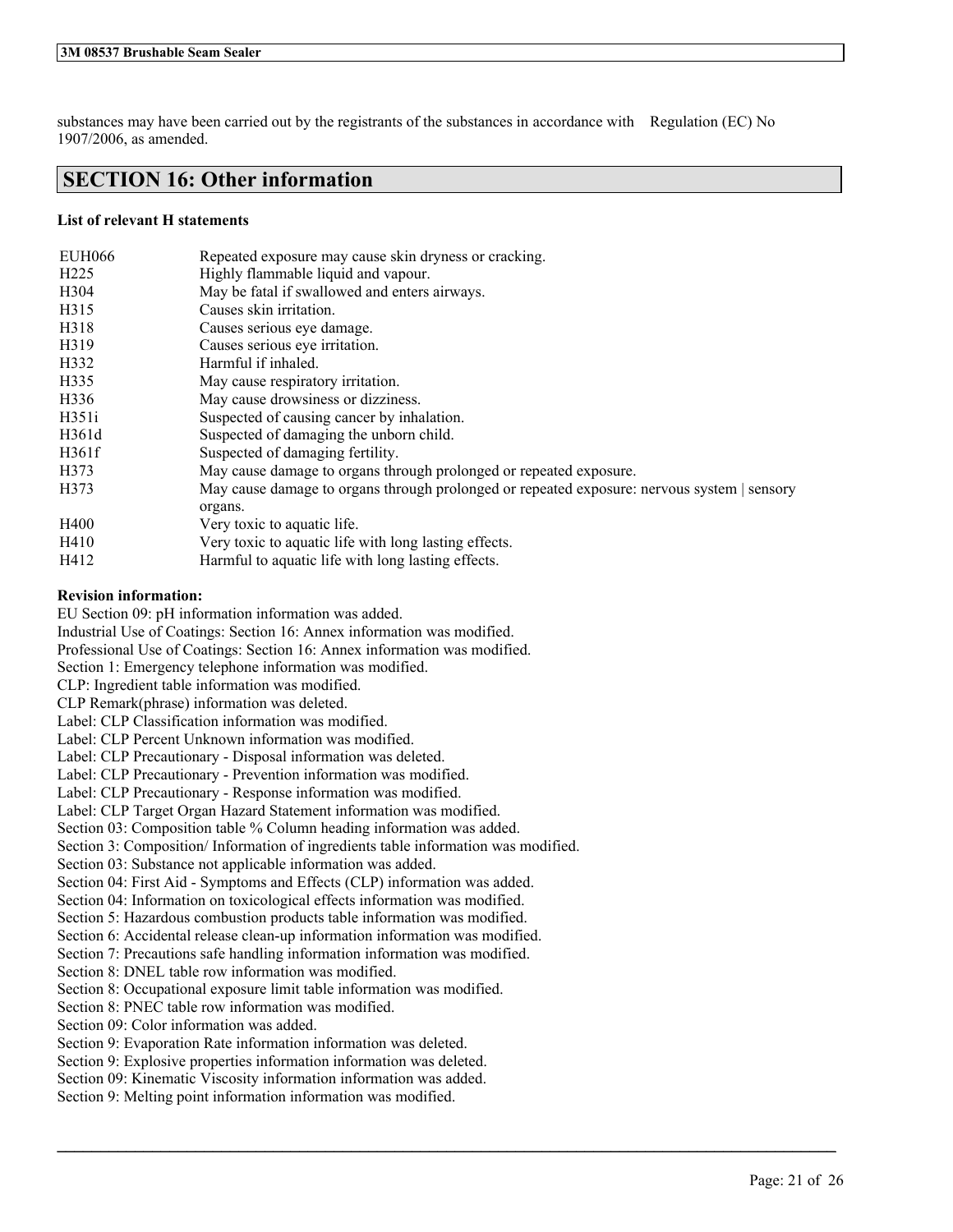Section 09: Odor information was added. Sections 3 and 9: Odour, colour, grade information information was deleted. Section 9: Oxidising properties information information was deleted. Section 9: pH information information was deleted. Section 9: Property description for optional properties information was modified. Section 9: Vapour density value information was added. Section 9: Vapour density value information was deleted. Section 9: Viscosity information information was deleted. Section 11: Acute Toxicity table information was modified. Section 11: Aspiration Hazard Table information was modified. Section 11: Carcinogenicity Table information was modified. Section 11: Classification disclaimer information was modified. Section 11: Germ Cell Mutagenicity Table information was modified. Section 11: No endocrine disruptor information available warning information was added. Section 11: Reproductive and/or Developmental Effects text information was deleted. Section 11: Reproductive Hazards information information was deleted. Section 11: Reproductive Toxicity Table information was modified. Section 11: Reproductive/developmental effects information information was added. Section 11: Serious Eye Damage/Irritation Table information was modified. Section 11: Skin Corrosion/Irritation Table information was modified. Section 11: Skin Sensitization Table information was modified. Section 11: Target Organs - Repeated Table information was modified. Section 11: Target Organs - Single Table information was modified. Section 12: 12.6. Endocrine Disrupting Properties information was added. Section 12: 12.7. Other adverse effects information was modified. Section 12: Component ecotoxicity information information was modified. Section 12: Contact manufacturer for more detail. information was deleted. Section 12: Mobility in soil information information was added. Section 12: No endocrine disruptor information available warning information was added. Section 12: Persistence and Degradability information information was modified. Section 12:Bioccumulative potential information information was modified. Section 13: 13.1. Waste disposal note information was modified. Section 14 Classification Code – Main Heading information was added. Section 14 Classification Code – Regulation Data information was added. Section 14 Control Temperature – Main Heading information was added. Section 14 Control Temperature – Regulation Data information was added. Section 14 Disclaimer Information information was added. Section 14 Emergency Temperature – Main Heading information was added. Section 14 Emergency Temperature – Regulation Data information was added. Section 14 Hazard Class + Sub Risk – Main Heading information was added. Section 14 Hazard Class + Sub Risk – Regulation Data information was added. Section 14 Hazardous/Not Hazardous for Transportation information was added. Section 14 Multiplier – Main Heading information was added. Section 14 Multiplier – Regulation Data information was added. Section 14 Other Dangerous Goods – Main Heading information was added. Section 14 Other Dangerous Goods – Regulation Data information was added. Section 14 Packing Group – Main Heading information was added. Section 14 Packing Group – Regulation Data information was added. Section 14 Proper Shipping Name information was added. Section 14 Regulations – Main Headings information was added. Section 14 Segregation – Regulation Data information was added. Section 14 Segregation Code – Main Heading information was added. Section 14 Special Precautions – Main Heading information was added. Section 14 Special Precautions – Regulation Data information was added. Section 14 Transport Category – Main Heading information was added. Section 14 Transport Category – Regulation Data information was added.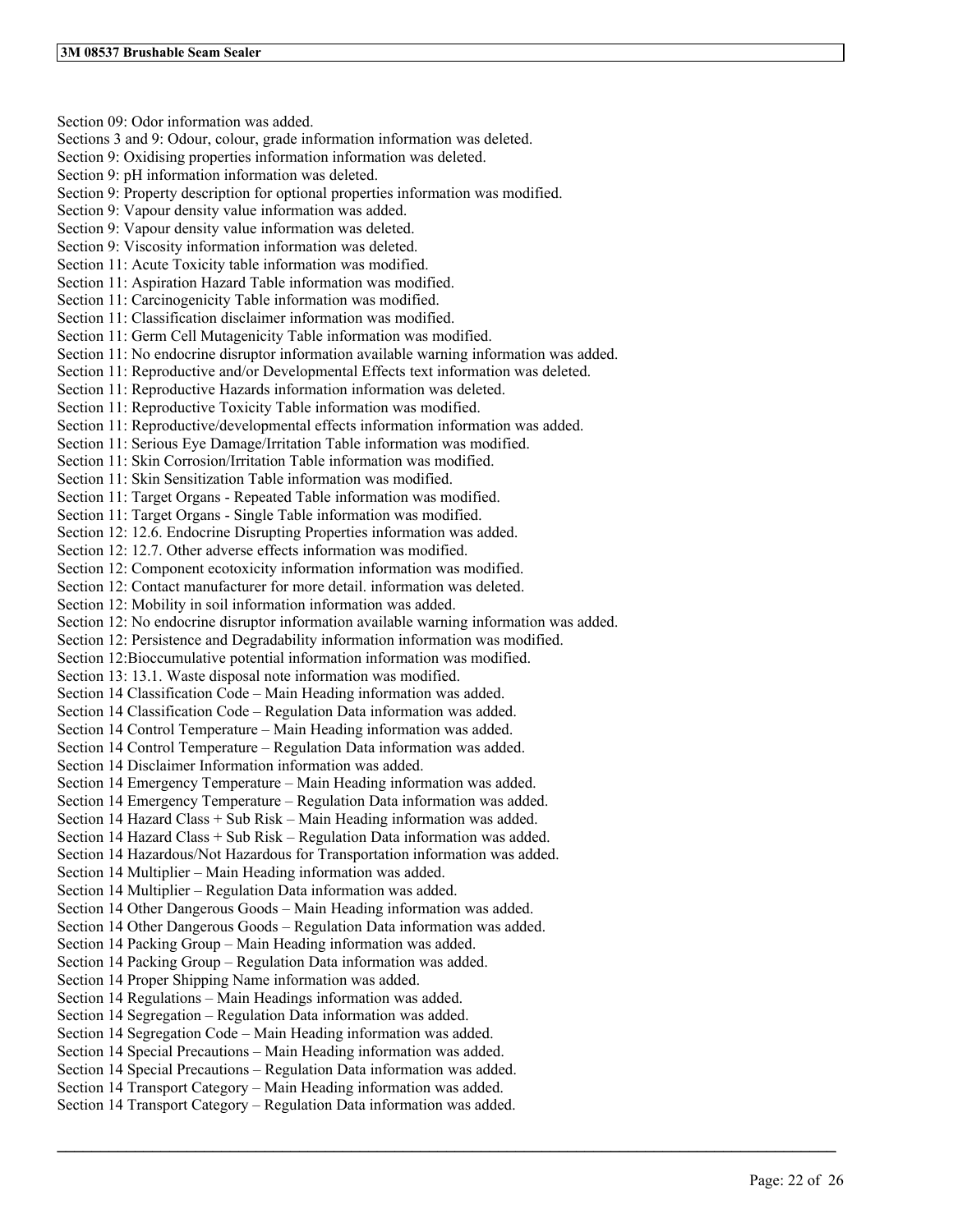Section 14 Transport in bulk – Regulation Data information was added.

Section 14 Transport in bulk according to Annex II of Marpol and the IBC Code – Main Heading information was added.

Section 14 Transport Not Permitted – Main Heading information was added.

Section 14 Transport Not Permitted – Regulation Data information was added.

Section 14 Tunnel Code – Main Heading information was added.

Section 14 Tunnel Code – Regulation Data information was added.

Section 14 UN Number Column data information was added.

Section 14 UN Number information was added.

Section 15: Authorization status under REACH: SVHC Authorization ingredient information information was added.

Section 15: Carcinogenicity information information was modified.

Section 15: Regulations - Inventories information was deleted.

Section 15: Restrictions on manufacture ingredients information information was added.

Two-column table displaying the unique list of H Codes and statements (std phrases) for all components of the given material. information was modified.

Sectio 16: UK disclaimer information was deleted.

# **Annex**

| 1. Title                                               |                                                                                     |  |
|--------------------------------------------------------|-------------------------------------------------------------------------------------|--|
| <b>Substance identification</b>                        | butanone;                                                                           |  |
|                                                        | EC No. 201-159-0;                                                                   |  |
|                                                        | CAS Nbr 78-93-3;                                                                    |  |
|                                                        |                                                                                     |  |
| <b>Exposure Scenario Name</b>                          | Industrial Use of Coatings                                                          |  |
| <b>Lifecycle Stage</b>                                 | Use at industrial sites                                                             |  |
| <b>Contributing activities</b>                         | PROC 05 -Mixing or blending in batch processes                                      |  |
|                                                        | PROC 07 -Industrial spraying                                                        |  |
|                                                        | PROC 08a -Transfer of substance or mixture (charging and discharging) at non-       |  |
|                                                        | dedicated facilities                                                                |  |
|                                                        | PROC 08b - Transfer of substance or mixture (charging and discharging) at           |  |
|                                                        | dedicated facilities                                                                |  |
|                                                        | PROC 10 -Roller application or brushing                                             |  |
|                                                        | ERC 04 -Use of non-reactive processing aid at industrial site (no inclusion into or |  |
|                                                        | onto article)                                                                       |  |
| Processes, tasks and activities covered                | Application of product. Mixing operations (open systems). Transfer of               |  |
|                                                        | substances/mixtures into small containers e.g. tubes, bottles or small reservoirs.  |  |
| 2. Operational conditions and risk management measures |                                                                                     |  |
| <b>Operating Conditions</b>                            | Physical state: Liquid.                                                             |  |
|                                                        | <b>General operating conditions:</b>                                                |  |
|                                                        | Duration of exposure per day at workplace [for one worker]: 8 hours/day;            |  |
|                                                        |                                                                                     |  |
|                                                        | Task: PROC07;                                                                       |  |
|                                                        | Air exchange rate:: 10 - 15;                                                        |  |
| <b>Risk management measures</b>                        | Under the operational conditions described above the following risk management      |  |
|                                                        | measures apply:                                                                     |  |
|                                                        | General risk management measures:<br>Human health:                                  |  |
|                                                        | Goggles - Chemical resistant;                                                       |  |
|                                                        | <b>Environmental:</b>                                                               |  |
|                                                        | None needed;                                                                        |  |
|                                                        |                                                                                     |  |
|                                                        | The following task-specific risk management measures apply in addition to those     |  |
|                                                        | listed above:                                                                       |  |
|                                                        | <b>Task: Transferring Material;</b>                                                 |  |
|                                                        | Human Health;                                                                       |  |
|                                                        | Half-facepiece air-purifying respirator;                                            |  |
|                                                        |                                                                                     |  |
|                                                        | Task: PROC05:                                                                       |  |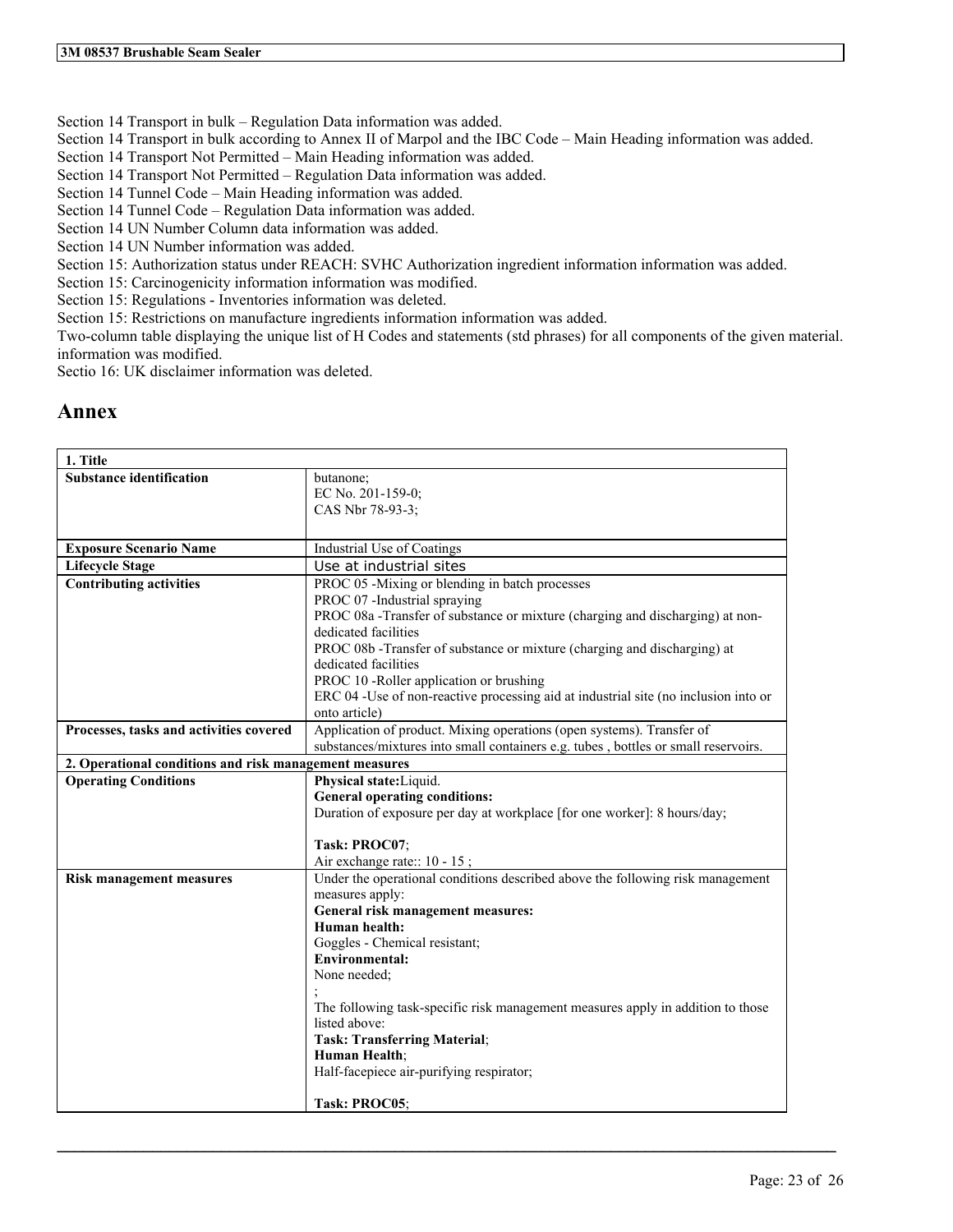|                               | Human Health;                                                                  |
|-------------------------------|--------------------------------------------------------------------------------|
|                               | Local exhaust ventilation;                                                     |
|                               |                                                                                |
|                               | Task: PROC07:                                                                  |
|                               | Human Health;                                                                  |
|                               | Half-facepiece air-purifying respirator;                                       |
|                               |                                                                                |
|                               | Task: PROC10:                                                                  |
|                               | <b>Human Health:</b>                                                           |
|                               | Provide extract ventilation to points where emissions occur;                   |
| Waste management measures     | No use-specific waste management measures are required for this product. Refer |
|                               | to Section 13 of main SDS for disposal instructions:                           |
| 3. Prediction of exposure     |                                                                                |
| <b>Prediction of exposure</b> | Human and environmental exposures are not expected to exceed the DNELs and     |
|                               | PNECs when the identified risk management measures are adopted.                |

| 1. Title                                                                                                                   |                                                                                     |  |
|----------------------------------------------------------------------------------------------------------------------------|-------------------------------------------------------------------------------------|--|
| <b>Substance identification</b>                                                                                            | toluene;                                                                            |  |
|                                                                                                                            | EC No. 203-625-9;                                                                   |  |
|                                                                                                                            | CAS Nbr 108-88-3;                                                                   |  |
|                                                                                                                            |                                                                                     |  |
| <b>Exposure Scenario Name</b>                                                                                              | Industrial Use of Coatings                                                          |  |
| <b>Lifecycle Stage</b>                                                                                                     | Use at industrial sites                                                             |  |
| <b>Contributing activities</b>                                                                                             | PROC 07 -Industrial spraying                                                        |  |
|                                                                                                                            | PROC 10 -Roller application or brushing                                             |  |
|                                                                                                                            | ERC 04 -Use of non-reactive processing aid at industrial site (no inclusion into or |  |
|                                                                                                                            | onto article)                                                                       |  |
| Application of product with a roller or brush. Spraying of substances/mixtures.<br>Processes, tasks and activities covered |                                                                                     |  |
| 2. Operational conditions and risk management measures                                                                     |                                                                                     |  |
| <b>Operating Conditions</b>                                                                                                | Physical state: Liquid.                                                             |  |
|                                                                                                                            | <b>General operating conditions:</b>                                                |  |
|                                                                                                                            | Assumes use at not more than 20°C above ambient temperature;                        |  |
|                                                                                                                            | Duration of use: 8 hours/day;                                                       |  |
|                                                                                                                            | Emission days per year: 300 days/year;                                              |  |
|                                                                                                                            | Indoors with good general ventilation;                                              |  |
|                                                                                                                            |                                                                                     |  |
| <b>Risk management measures</b>                                                                                            | Under the operational conditions described above the following risk management      |  |
|                                                                                                                            | measures apply:                                                                     |  |
|                                                                                                                            | General risk management measures:                                                   |  |
|                                                                                                                            | Human health:                                                                       |  |
|                                                                                                                            | None needed:                                                                        |  |
|                                                                                                                            | <b>Environmental:</b>                                                               |  |
|                                                                                                                            | None needed;                                                                        |  |
|                                                                                                                            |                                                                                     |  |
| Waste management measures                                                                                                  | No use-specific waste management measures are required for this product. Refer      |  |
|                                                                                                                            | to Section 13 of main SDS for disposal instructions:                                |  |
| 3. Prediction of exposure                                                                                                  |                                                                                     |  |
| <b>Prediction of exposure</b>                                                                                              | Human and environmental exposures are not expected to exceed the DNELs and          |  |
|                                                                                                                            | PNECs when the identified risk management measures are adopted.                     |  |

| 1. Title                        |                                                       |
|---------------------------------|-------------------------------------------------------|
| <b>Substance identification</b> | butanone;<br>EC No. $201-159-0$ ;<br>CAS Nbr 78-93-3: |
| <b>Exposure Scenario Name</b>   | Professional Use of Coatings                          |
| <b>Lifecycle Stage</b>          | Widespread use by professional workers                |
| <b>Contributing activities</b>  | PROC 05 -Mixing or blending in batch processes        |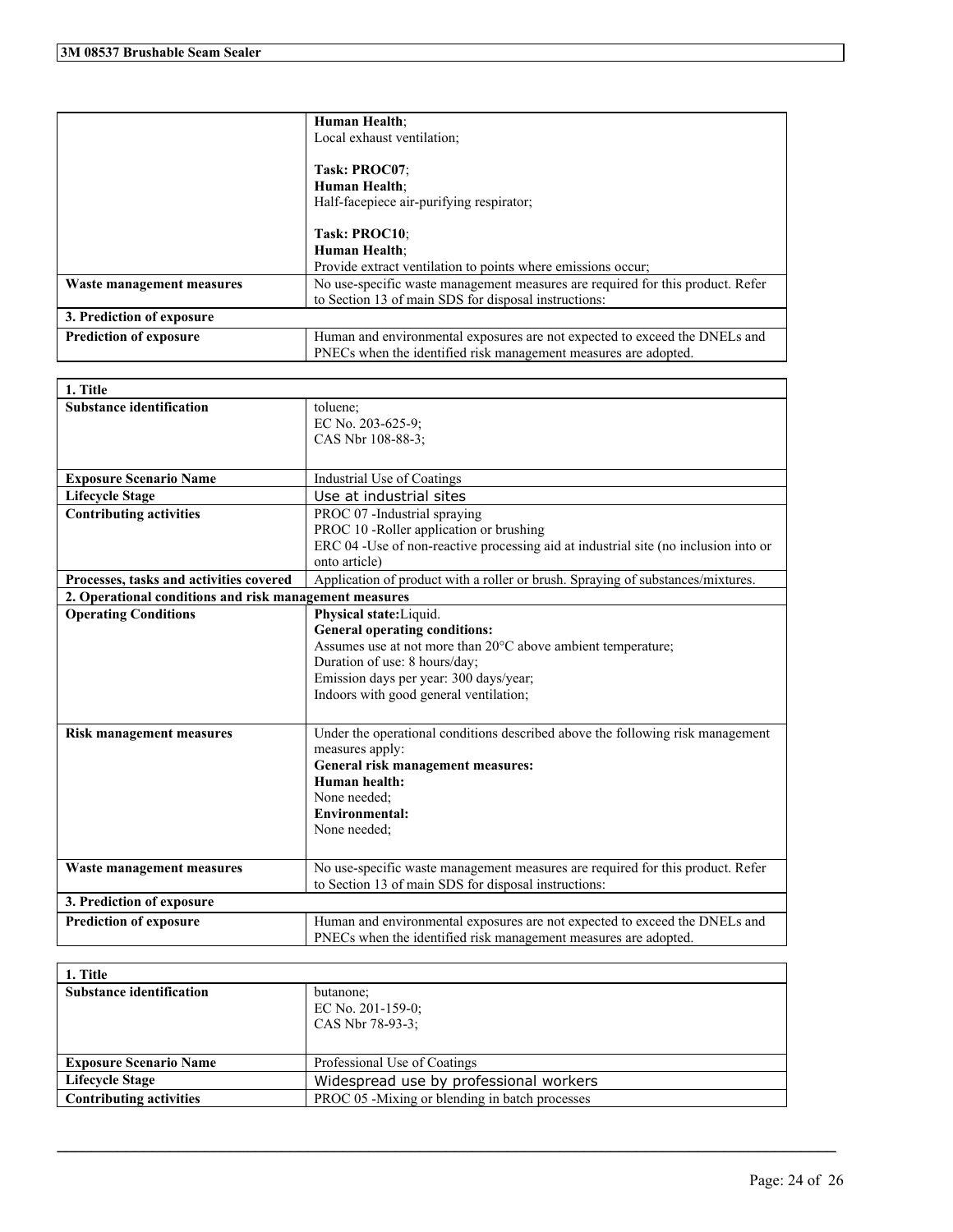|                                                        | PROC 08a - Transfer of substance or mixture (charging and discharging) at non-       |
|--------------------------------------------------------|--------------------------------------------------------------------------------------|
|                                                        | dedicated facilities                                                                 |
|                                                        | PROC 08b -Transfer of substance or mixture (charging and discharging) at             |
|                                                        | dedicated facilities                                                                 |
|                                                        | PROC 10 -Roller application or brushing                                              |
|                                                        | ERC 08a -Widespread use of non-reactive processing aid (no inclusion into or         |
|                                                        | onto article, indoor)                                                                |
| Processes, tasks and activities covered                | Application of product. Mixing operations (open systems). Transfer of                |
|                                                        | substances/mixtures into small containers e.g. tubes, bottles or small reservoirs.   |
| 2. Operational conditions and risk management measures |                                                                                      |
| <b>Operating Conditions</b>                            | Physical state: Liquid.                                                              |
|                                                        | <b>General operating conditions:</b>                                                 |
|                                                        | Duration of exposure per day at workplace [for one worker]: 8 hours/day;             |
|                                                        |                                                                                      |
| <b>Risk management measures</b>                        | Under the operational conditions described above the following risk management       |
|                                                        | measures apply:                                                                      |
|                                                        | General risk management measures:                                                    |
|                                                        | Human health:                                                                        |
|                                                        | Goggles - Chemical resistant;                                                        |
|                                                        | Provide a good standard of general ventilation (not less than 3 to 5 air changes per |
|                                                        | hour);                                                                               |
|                                                        | <b>Environmental:</b>                                                                |
|                                                        | None needed;                                                                         |
|                                                        |                                                                                      |
|                                                        | The following task-specific risk management measures apply in addition to those      |
|                                                        | listed above:                                                                        |
|                                                        | <b>Task: Transferring Material;</b>                                                  |
|                                                        | Human Health;                                                                        |
|                                                        | Half-facepiece air-purifying respirator;                                             |
|                                                        |                                                                                      |
|                                                        | Task: Mixing;                                                                        |
|                                                        | Human Health;                                                                        |
|                                                        | Half-facepiece air-purifying respirator;                                             |
| Waste management measures                              | No use-specific waste management measures are required for this product. Refer       |
|                                                        | to Section 13 of main SDS for disposal instructions:                                 |
| 3. Prediction of exposure                              |                                                                                      |
| <b>Prediction of exposure</b>                          | Human and environmental exposures are not expected to exceed the DNELs and           |
|                                                        | PNECs when the identified risk management measures are adopted.                      |

| 1. Title                                               |                                                                                 |  |
|--------------------------------------------------------|---------------------------------------------------------------------------------|--|
| <b>Substance identification</b>                        | toluene:                                                                        |  |
|                                                        | EC No. $203-625-9$ ;                                                            |  |
|                                                        | CAS Nbr 108-88-3;                                                               |  |
|                                                        |                                                                                 |  |
| <b>Exposure Scenario Name</b>                          | Professional Use of Coatings                                                    |  |
| <b>Lifecycle Stage</b>                                 | Widespread use by professional workers                                          |  |
| <b>Contributing activities</b>                         | PROC 10 - Roller application or brushing                                        |  |
|                                                        | PROC 11 -Non industrial spraying                                                |  |
|                                                        | ERC 08a -Widespread use of non-reactive processing aid (no inclusion into or    |  |
|                                                        | onto article, indoor)                                                           |  |
| Processes, tasks and activities covered                | Application of product with a roller or brush. Spraying of substances/mixtures. |  |
| 2. Operational conditions and risk management measures |                                                                                 |  |
| <b>Operating Conditions</b>                            | Physical state: Liquid.                                                         |  |
|                                                        | <b>General operating conditions:</b>                                            |  |
|                                                        | Assumes use at not more than 20°C above ambient temperature;                    |  |
|                                                        | Duration of use: 8 hours/day;                                                   |  |
|                                                        | Indoors with good general ventilation;                                          |  |
|                                                        |                                                                                 |  |
| <b>Risk management measures</b>                        | Under the operational conditions described above the following risk management  |  |